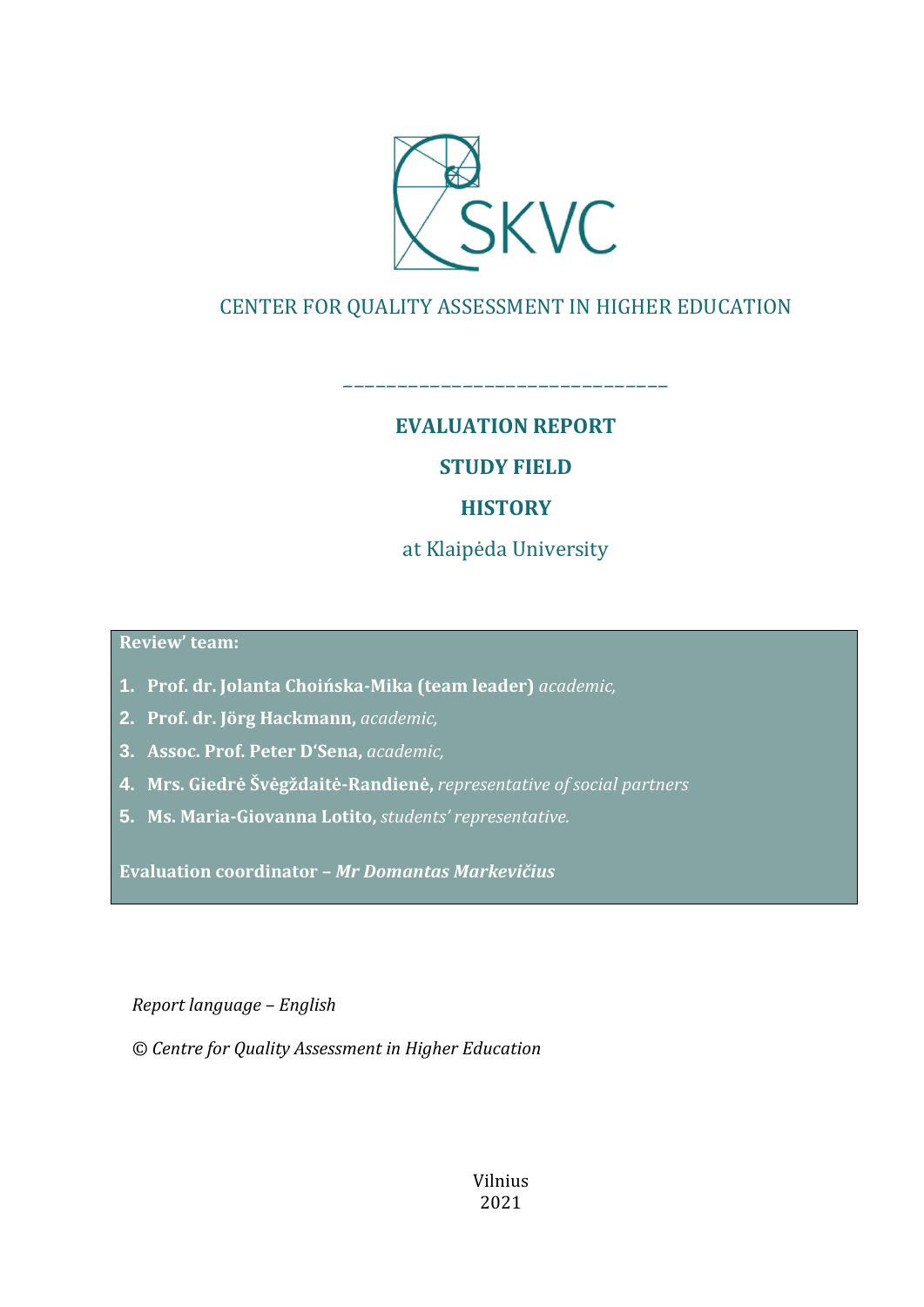| Title of the study<br>programme                                   | <b>History of Europe</b>        | <b>Baltic History</b>         |
|-------------------------------------------------------------------|---------------------------------|-------------------------------|
| State code                                                        | 6121NX075                       | 6211NX051                     |
| Type of studies                                                   | University studies              | University studies            |
| Cycle of studies                                                  | First cycle                     | Second cycle                  |
| Mode of study and<br>duration (in years)                          | Full-time studies (3 years)     | Full-time studies (2 years)   |
| Credit volume                                                     | 180                             | 120                           |
| Qualification<br>degree and (or)<br>professional<br>qualification | Bachelor's degree in Humanities | Master's degree in Humanities |
| Language of<br>instruction                                        | Russian; Lithuanian             | Lithuanian                    |
| Minimum<br>education required                                     | Secondary                       | Bachelor's degree             |
| Registration date<br>of the study<br>programme                    | 14/12/2017                      | 19/05/1997                    |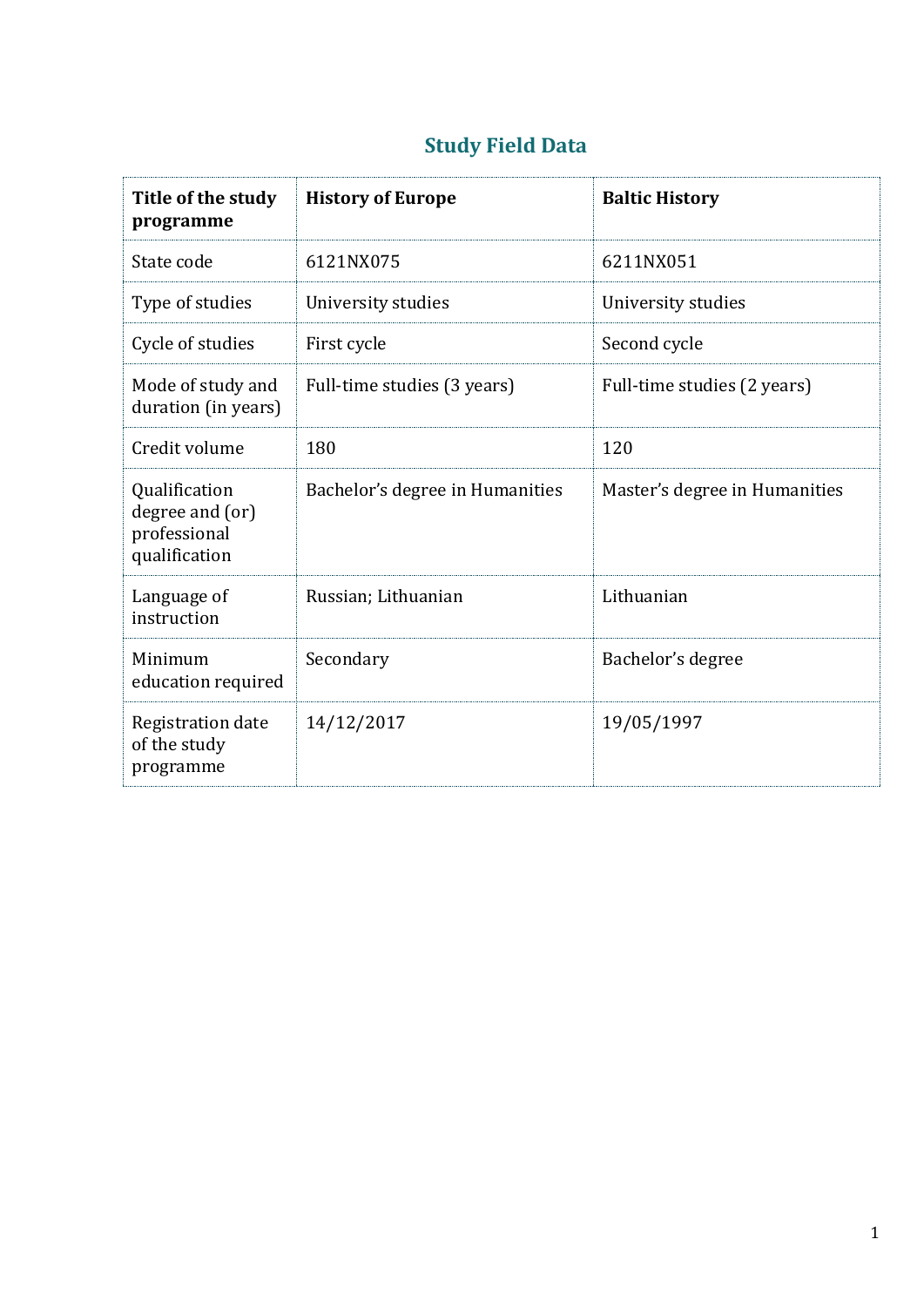## **CONTENTS**

| <b>I. INTRODUCTION</b>                                                   | 3              |
|--------------------------------------------------------------------------|----------------|
| 1.1. BACKGROUND OF THE EVALUATION PROCESS                                | 3              |
| <b>1.2. THE REVIEW TEAM</b>                                              | 3              |
| <b>1.3. GENERAL INFORMATION</b>                                          | $\overline{4}$ |
| 1.4. BACKGROUND OF STUDY FIELD/STUDY FIELD PLACE AND SIGNIFICANCE IN HEI | $\overline{4}$ |
| <b>II. GENERAL ASSESSMENT</b>                                            | 6              |
| <b>III. STUDY FIELD ANALYSIS</b>                                         | 8              |
| 3.1. STUDY AIMS, OUTCOMES AND CONTENT                                    | 8              |
| 3.2. LINKS BETWEEN SCIENCE (ART) AND STUDY ACTIVITIES                    | 14             |
| 3.3. STUDENT ADMISSION AND SUPPORT                                       | 16             |
| 3.4. STUDYING, STUDENT PERFORMANCE AND GRADUATE EMPLOYMENT               | 19             |
| 3.5. TEACHING STAFF                                                      | 24             |
| 3.6. LEARNING FACILITIES AND RESOURCES                                   | 25             |
| 3.7. STUDY QUALITY MANAGEMENT AND PUBLICITY                              | 27             |
| <b>IV. RECOMMENDATIONS</b>                                               | 29             |
|                                                                          |                |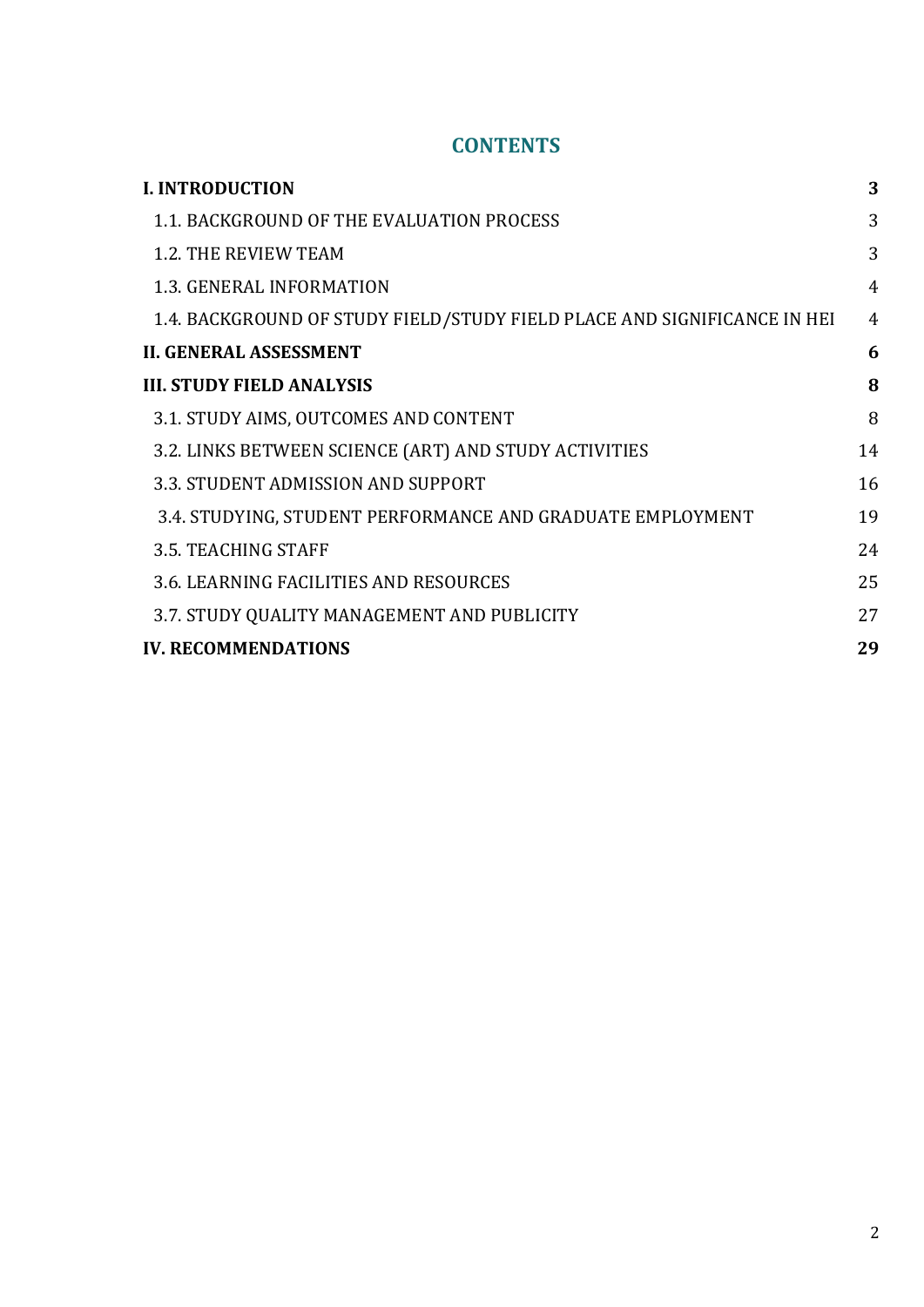# **I. INTRODUCTION**

## **1.1. BACKGROUND OF THE EVALUATION PROCESS**

<span id="page-3-1"></span><span id="page-3-0"></span>The evaluation of study fields is based on the Methodology of External Evaluation of Study Fields approved by the Director of Centre for Quality Assessment in Higher Education (hereafter – SKVC) 31 December 2019 Order [No. V-149.](https://www.skvc.lt/uploads/lawacts/docs/352_67a9ef6994827300f90385d1fdd321f1.pdf)

The evaluation is intended to help higher education institutions to constantly improve their study process and to inform the public about the quality of studies.

The evaluation process consists of the main following stages: *1) self-evaluation and selfevaluation report prepared by Higher Education Institution (hereafter – HEI); 2) visit of the review team at the higher education institution; 3) production of the evaluation report by the review team and its publication; 4) follow-up activities.* 

On the basis of an external evaluation report of the study field SKVC takes a decision to accredit the study field either for 7 years or for 3 years. If the field evaluation is negative such a study field is not accredited.

The study field and cycle is **accredited for 7 years** if all evaluation areas are evaluated as "exceptional" (5 points), "very good" (4 points) or "good" (3 points).

The study field and cycle is **accredited for 3 years** if one of the evaluation areas was evaluated as "satisfactory" (2 points).

The study field and cycle **is not accredited** if at least one of the evaluation areas was evaluated as "unsatisfactory" (1 point).

### **1.2. THE REVIEW TEAM**

<span id="page-3-2"></span>The review team was completed according to the Experts Selection Procedure (hereinafter referred to as the Procedure) approved by the Director of Centre for Quality Assessment in Higher Education on 31 December 2019 [Order No. V-149](https://www.skvc.lt/uploads/lawacts/docs/349_3c24730602f3906bb3af174e1e94badb.pdf). The Review Visit to Klaipėda University was conducted by the team on 1 December 2020. Due to the coronavirus pandemic, the Review Visit was conducted online using video conferencing tools (Zoom).

**Prof. dr. Jolanta Choińska-Mika (team leader),** *Professor at the Institute of History, University of Warsaw, Poland.*

**Prof. dr. Jörg Hackmann,** *Professor at the Department of History, University of Szczecin (Poland) and Research Fellow at the Department of History, University of Greifswald (Germany).*

**Assoc. Prof. Peter D'Sena,** *Learning & Teaching Specialist, Office of the Vice-Chancellor at the University of Hertfordshire, The United Kingdom.*

**Mrs. Giedrė Švėgždaitė-Randienė**, *Director of "Ekspomūza", Lithuania.*

**Ms. Maria-Giovanna Lotito,** *student of University of Teramo, 2nd cycle study programme in Public Administration*.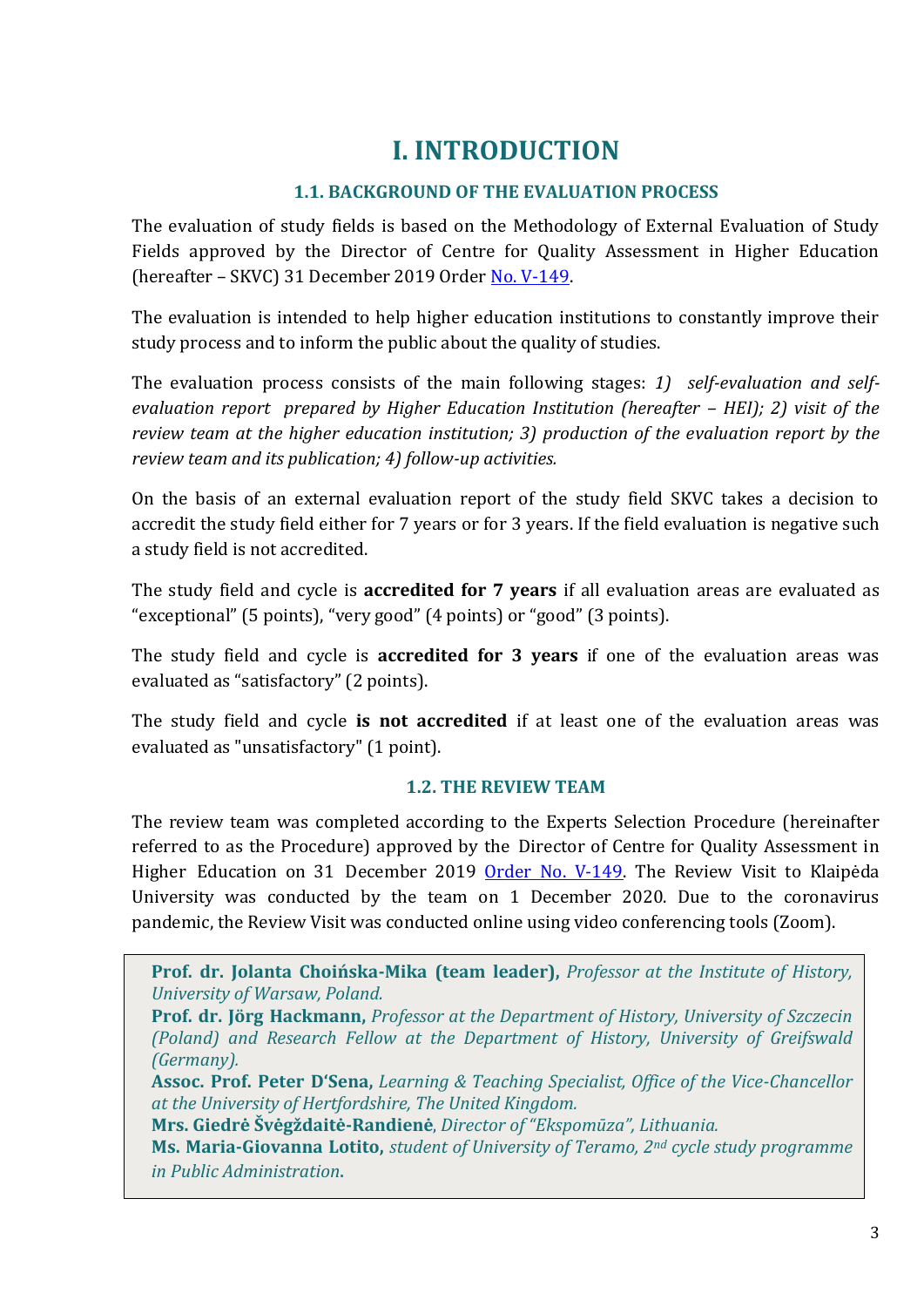#### **1.3. GENERAL INFORMATION**

<span id="page-4-0"></span>The documentation submitted by Klaipėda University follows the outline recommended by the SKVC. Along with the self-evaluation report and annexes, the following additional documents have been provided by Klaipėda University before the site-visit:

| No. | Name of the document                                                                                                                      |
|-----|-------------------------------------------------------------------------------------------------------------------------------------------|
| 1.  | Virtual presentation (slides) of learning facilities of the Institute of Baltic<br>Region History and Archaeology at Klaipėda University. |
| 2.  | Study subject questionnaire sample and the results (de-personalized).                                                                     |
| 3.  | Course descriptors (syllabi) of the main history field subjects of the first and<br>second cycles.                                        |

#### <span id="page-4-1"></span>**1.4. BACKGROUND OF STUDY FIELD/STUDY FIELD PLACE AND SIGNIFICANCE IN HEI**

Since the establishment of the Klaipėda University (hereafter – KU), history studies have played an important role in its research and educational activity. The first history programme started in 1993, two years after the official establishment of the University. Since that moment history studies have experienced several organizational changes. Now, it is the Institute of Baltic Region History and Archaeology (BRIAI) which supervises five  $(1^{st}$  and  $2^{nd}$  cycle) programmes related to History and Archaeology study fields offered at the Klaipeda University. These are: Baltic History, Archaeology and History, Landscape Archaeology, History and History of Europe. The last degree programme was launched in 2019, and is delivered in Russian. The Institute also provides doctoral education in the field of History and Archaeology, cooperating with the Vytautas Magnus University. There are currently 16 doctoral students at the BRIAI.

The Institute of Baltic Region History and Archaeology is the successor of the Centre for West Lithuanian and Prussian History (which commenced its activities in 1992) and, in effect, focuses its research activity on studying the multicultural heritage of the Eastern Baltic Region between the Vistula and Daugava rivers in the context of the entire Baltic Sea Region. The members of the Institute participate in international scientific collaborations and exchange and academic networks. The Institute, which plays an important role in the Lithuanian research map, develops various forms of relationships and cooperation with other Lithuanian scientific and educational centres, museums, societies and organisations. Bringing together a multidisciplinary expertise, the Institute aims to be an internationally-recognised research centre for the Baltic Sea region. It constantly works to strengthen its national and international reputation, and does so successfully. Its scientific achievements are acknowledged by historians in other European countries.

The Institute (in 2020) employs 40 researchers, 37 of whom have a doctoral degree. Most of them are involved in teaching in the Bachelor and Master programmes offered by the BRIAI.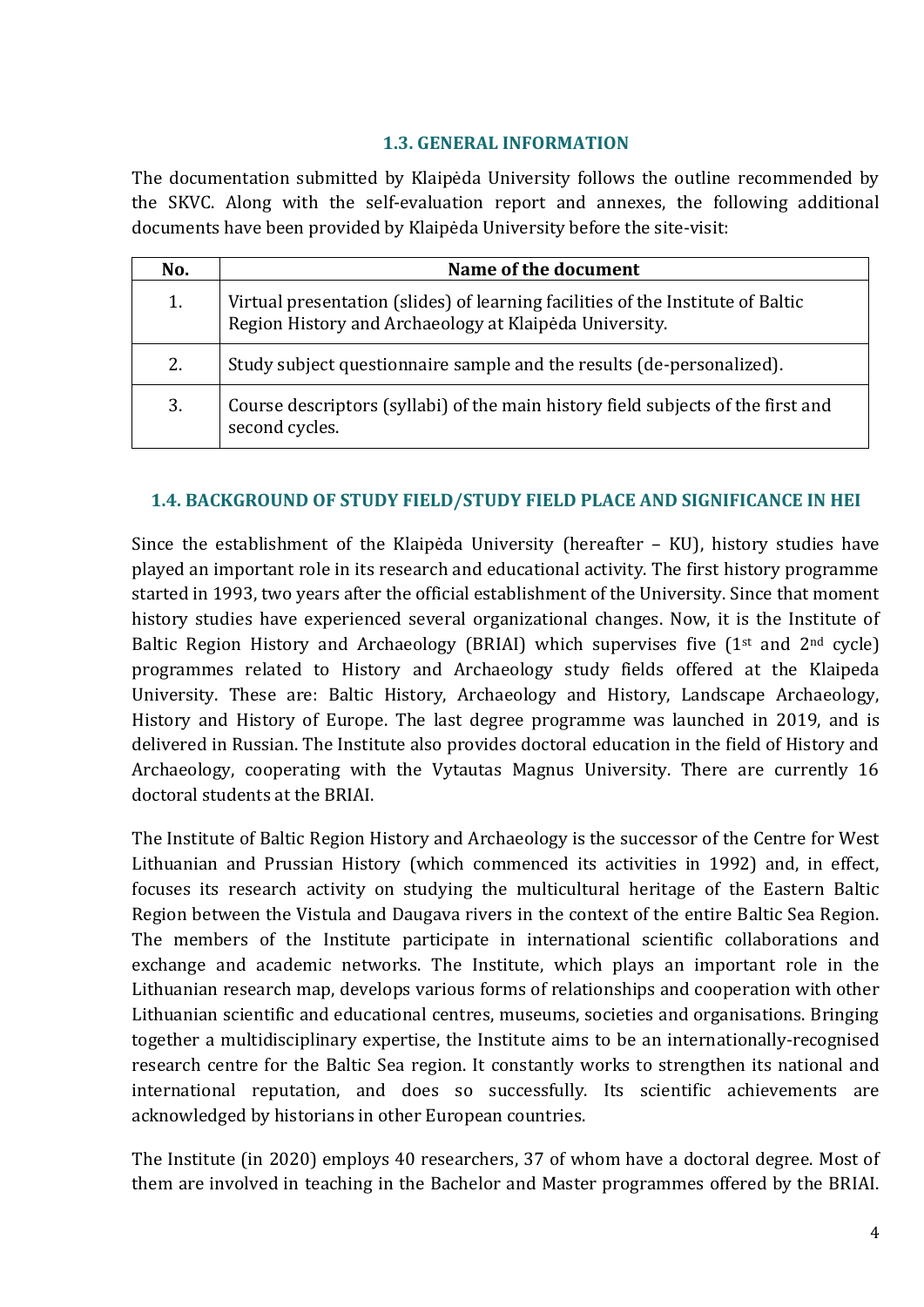The Institute also hires, on an annual, short-term basis, specialists needed for highly specific courses. According to the SER, of the 23 lecturers who delivered courses for students in 2019– 2020 academic year, only five were not BRIAI researchers. The depth and breadth of research expertise of the BRIAI's members provide a solid foundation for their teaching.

In sum, the Institute of Baltic Region History and Archaeology, with its ambition to develop high quality research and teaching, fulfils the goals and mission of the Klaipeda University.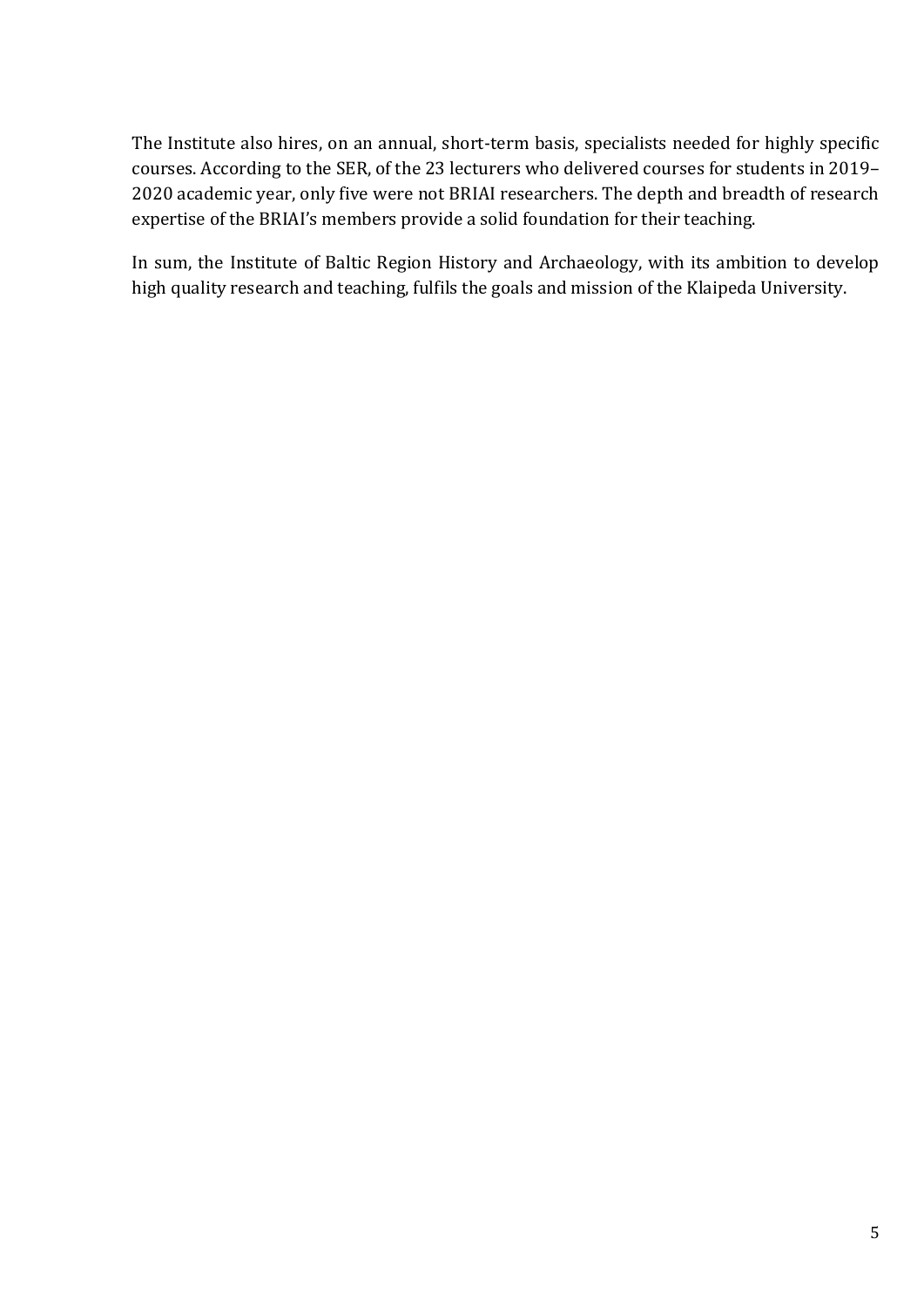# **II. GENERAL ASSESSMENT**

<span id="page-6-0"></span>*History* study field and *first cycle* at Klaipėda University is given **positive** evaluation.

*Study field and cycle assessment in points by evaluation areas*.

| No. | <b>Evaluation Area</b>                                | <b>Evaluation of</b><br>an area in<br>points* |
|-----|-------------------------------------------------------|-----------------------------------------------|
| 1.  | Study aims, outcomes and content                      | 3                                             |
| 2.  | Links between science (art) and study activities      | 3                                             |
| 3.  | Student admission and support                         | 3                                             |
| 4.  | Studying, student performance and graduate employment | 3                                             |
| 5.  | Teaching staff                                        | 3                                             |
| 6.  | Learning facilities and resources                     | 3                                             |
| 7.  | Study quality management and publicity                | 4                                             |
|     | Total:                                                | 22                                            |

\*1 (unsatisfactory) - there are essential shortcomings that must be eliminated;

2 (satisfactory) - meets the established minimum requirements, needs improvement;

3 (good) - the field develops systematically, has distinctive features;

4 (very good) - the field is evaluated very well in the national and international context, without any deficiencies;

5 (exceptional) - the field is exceptionally good in the national and international context/environment.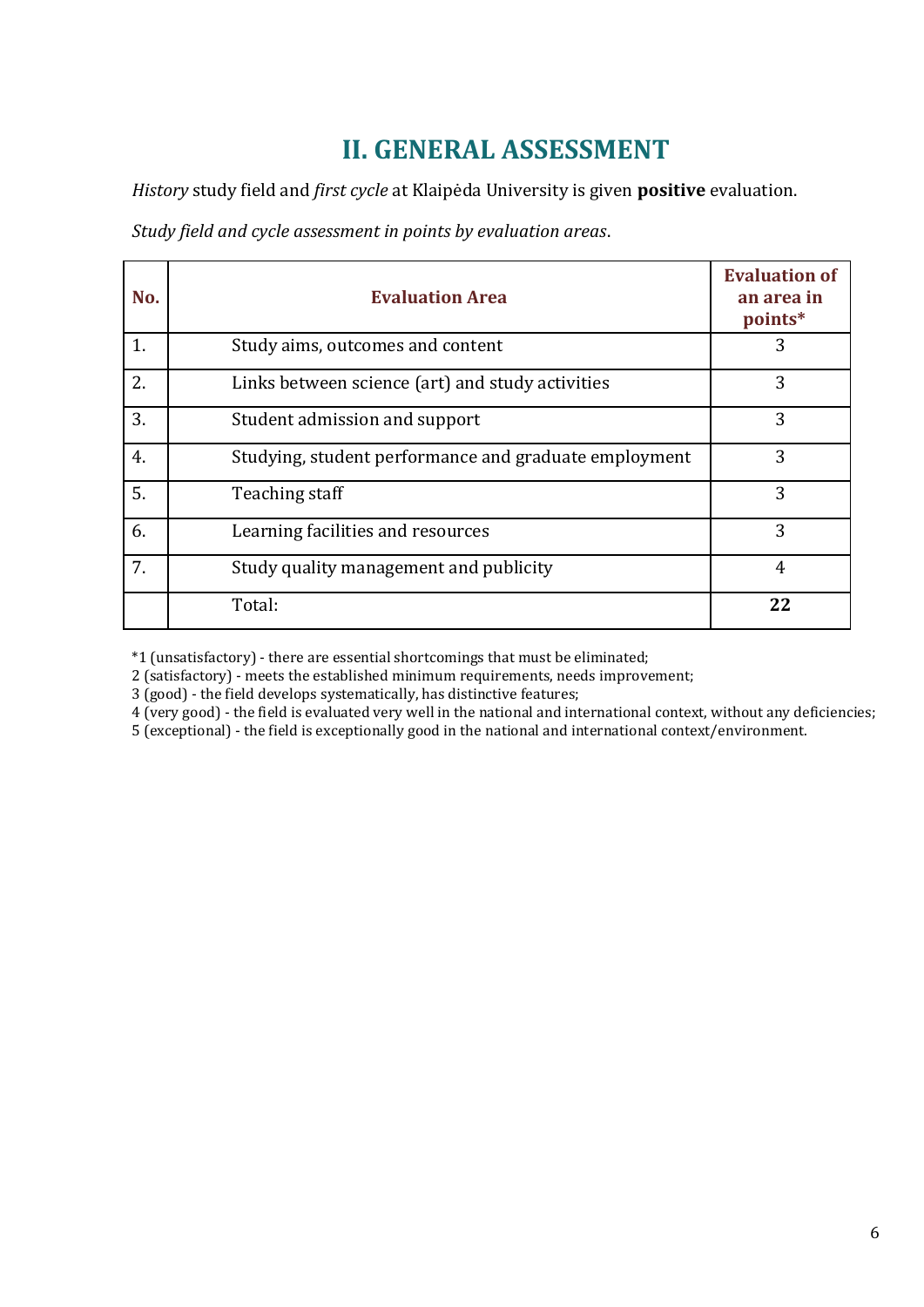*History* study field and *second cycle* at Klaipėda University is given **positive** evaluation.

|  |  | Study field and cycle assessment in points by evaluation areas. |  |  |  |  |
|--|--|-----------------------------------------------------------------|--|--|--|--|
|--|--|-----------------------------------------------------------------|--|--|--|--|

| No. | <b>Evaluation Area</b>                                | <b>Evaluation of</b><br>an area in<br>points* |  |
|-----|-------------------------------------------------------|-----------------------------------------------|--|
| 1.  | Study aims, outcomes and content                      | 4                                             |  |
| 2.  | Links between science (art) and study activities      | 5                                             |  |
| 3.  | Student admission and support                         | 3                                             |  |
| 4.  | Studying, student performance and graduate employment | 5                                             |  |
| 5.  | Teaching staff                                        | $\overline{4}$                                |  |
| 6.  | Learning facilities and resources                     | 4                                             |  |
| 7.  | Study quality management and publicity                | $\overline{4}$                                |  |
|     | Total:                                                | 29                                            |  |

\*1 (unsatisfactory) - there are essential shortcomings that must be eliminated;

2 (satisfactory) - meets the established minimum requirements, needs improvement;

3 (good) - the field develops systematically, has distinctive features;

4 (very good) - the field is evaluated very well in the national and international context, without any deficiencies;

5 (exceptional) - the field is exceptionally good in the national and international context/environment.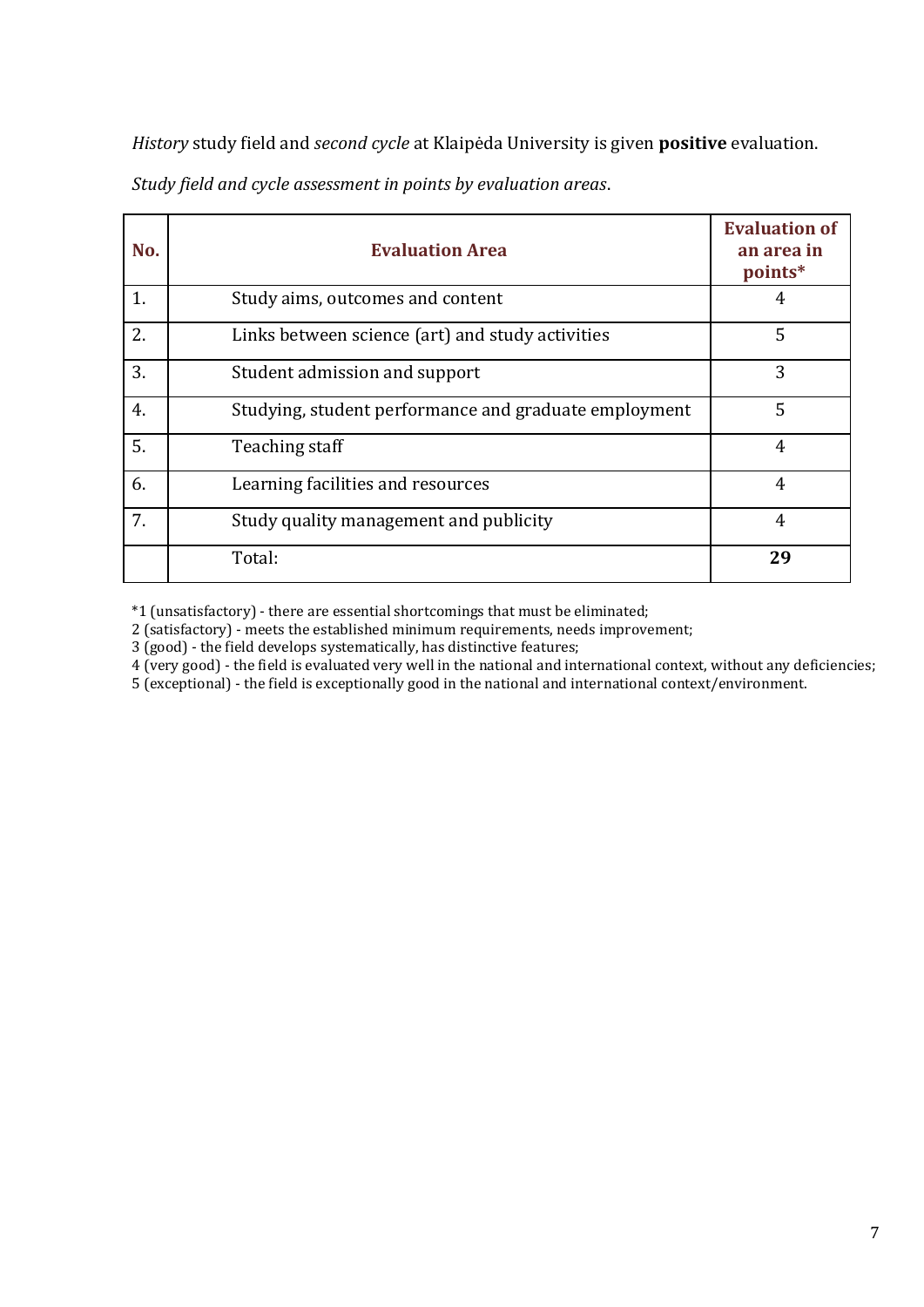# **III. STUDY FIELD ANALYSIS**

#### **3.1. STUDY AIMS, OUTCOMES AND CONTENT**

#### <span id="page-8-1"></span><span id="page-8-0"></span>*Study programmes' aims, outcomes and content shall be assessed in accordance with the following indicators:*

#### *3.1.1. Evaluation of the conformity of the aims and outcomes of the field and cycle study programmes to the needs of the society and/or the labour market.*

The Bachelor/first cycle study programme, the *History of Europe*, has just been launched: the first students were admitted to the programme in September 2019. That fact alone, made the evaluation of the degree somewhat more challenging since the expert committee did not have a holistic view of the programme (how it develops throughout the whole cycle, from the first year to the third year), and, as a result, could not fully evaluate how do the intended curricula operate in practice. However, the expert panel did have an opportunity to discuss extensively, with the authorities of the BRIAI (Institute of History and Archaeology of the Baltic Region; also: The Institute), the details of the degree programme and the reasons and motivations for launching that specific route.

The Self Evaluation Report (hereafter – SER) demonstrates that the Institute demonstrates a good understanding of the needs of the labour market. Both study programmes, *History of Europe* (1<sup>st</sup> cycle) and *Baltic History* (2<sup>nd</sup> cycle), are intended to equip the students with a broad knowledge related to the history of Europe and Baltic region, along with a set of competences, (such as collecting, efficiently analysing, systematizing, evaluating information), which will make them attractive to potential employers, representing various sectors.

According to the SER, the programme *History of Europe* is unique across all of the Baltic States, as it is the only degree in History of Europe, and European history studies more broadly, to be offered in Russian. The Klaipėda University's initiative to launch that programme, primarily addressed to the candidates who represent the countries constituting the EU Eastern Partnership (Armenia, Azerbaijan, Belarus, Georgia, Moldova, Ukraine), has also been appreciated by Lithuania's Ministry of Education, Science and Sports. As the first cycle programme *History of Europe* has been launched in 2019 and there are no alumni yet, the expert panel could not compare the intended goals of the programme with the achieved ones. Nor were we able to evaluate whether the competences acquired by students in the course of the entire cycle meet the real needs of the labour market. It is also very difficult to find out whether the programme, targeted primarily to international students, is really interesting for them, and whether it should be continued in its current form.

Overall, the graduates of the second cycle programme *Baltic History* are prepared to work in the field of education, heritage, archaeology, museology, cultural management, just to name a few. The most research-driven graduates of the programme can develop their interests as doctoral students. Moreover, Klaipeda plays a very important role in the Lithuanian military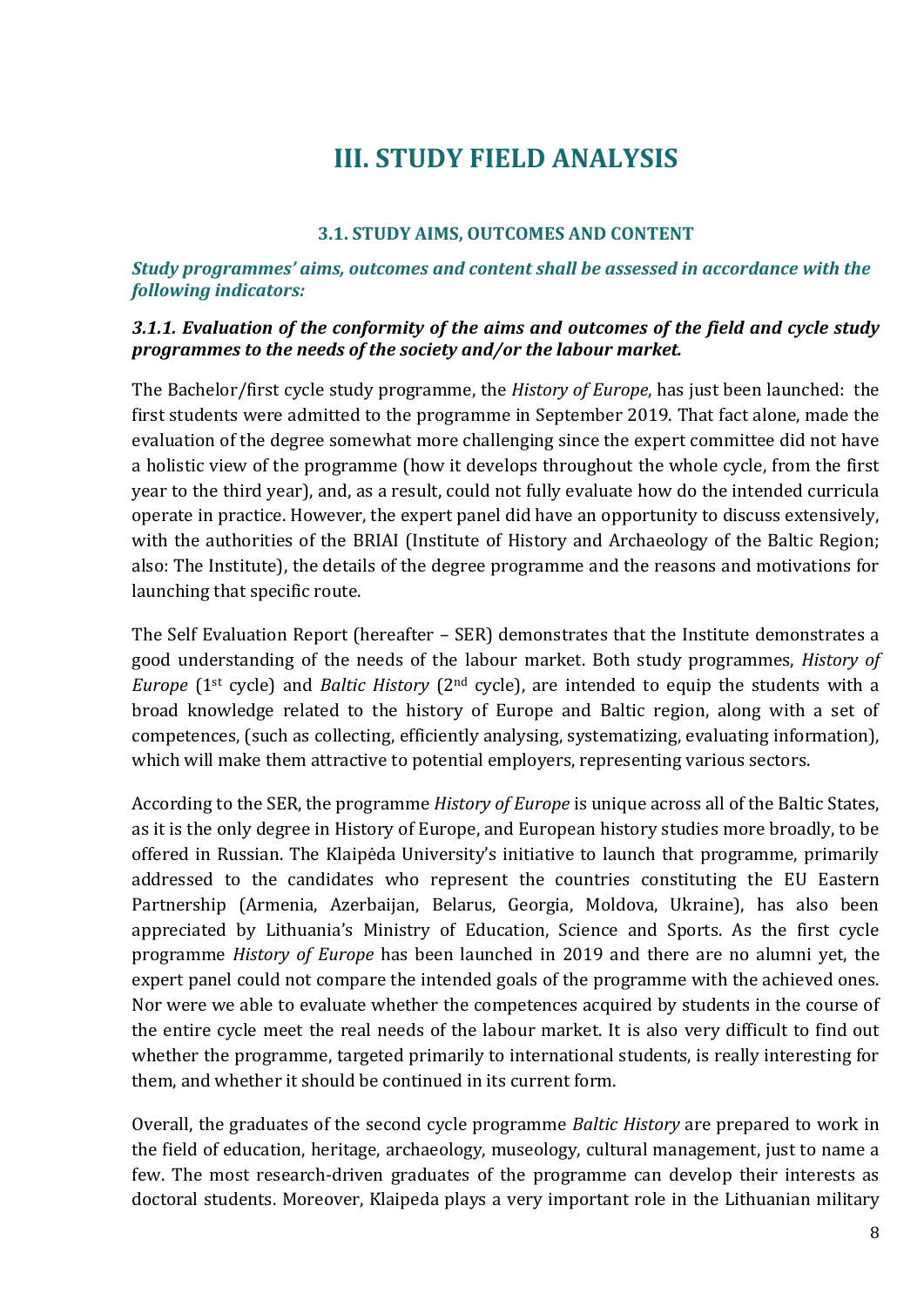defence system, and Klaipeda University cooperates with various military institutions (see part 3.4). These factors led to the emergence (in 2017) of a new study module, "military history" (within the *Baltic history* programme), which enjoys popularity among students, and candidates of whom some serve in the Armed Forces. The students who study that module can acquire additional knowledge and competences useful in the national defence and public security sector. The launching of that module proved that the Institute can operate in a flexible way and adjust the programme to the wider social needs and partnerships. The cooperation with the military sector creates new opportunities to develop new research projects, and the students can also clearly benefit from collaboration.

The evidence from interviews with the BRIAI's social partners suggests that they are very satisfied with the attributes of the graduates from the *Baltic history* programme (*History of Europe* started in 2019 and there is no evidence to judge) and highly value the collaboration with the department.

## *3.1.2. Evaluation of the conformity of the field and cycle study programme aims and outcomes with the mission, objectives of activities and strategy of the HEI.*

Both programmes are aligned with the Klaipėda University's vision, ambitions and its strategic action plan (SER p. 7). The programmes intend to train highly qualified specialists in the field of study, who can flexibly adapt to the needs of society and labour market, and contribute to the development of the region. The first cycle programme *History of Europe* is strictly connected to Klaipeda University's internationalization strategy. The creators of the programme hope that the admission of foreign students will also help to balance the declining number of local candidates interested in studying at Klaipeda University.

## *3.1.3. Evaluation of the compliance of the field and cycle study programme with legal requirements.*

The aims and outcomes of programmes of both first (*History of Europe*) and second (*Baltic History*) cycle meet the legal requirements of the Ministry of Education, Science and Sports of the Republic of Lithuania and comply with the Lithuanian Qualification Framework, corresponding with the criteria of the Framework for Qualifications of the European Higher Education Area (SER p. 7–8).

### *3.1.4. Evaluation of compatibility of aims, learning outcomes, teaching/learning and assessment methods of the field and cycle study programmes.*

The details of both programmes (aims and expected learning outcomes) are presented in the AIKOS system, on the Klaipeda University website, and on the Klaipeda BRIAI website. They are also distributed through various communication channels, with social media at the top of the list. The main purpose of the *History of Europe* programme is (according to SER, p. 8): "to train specialists who are able to orientate in the changing labour market and who can effectively apply the acquired knowledge and skills". The *Baltic History* programme is aimed mainly to "deepen the knowledge on the history of the Baltic region in modern and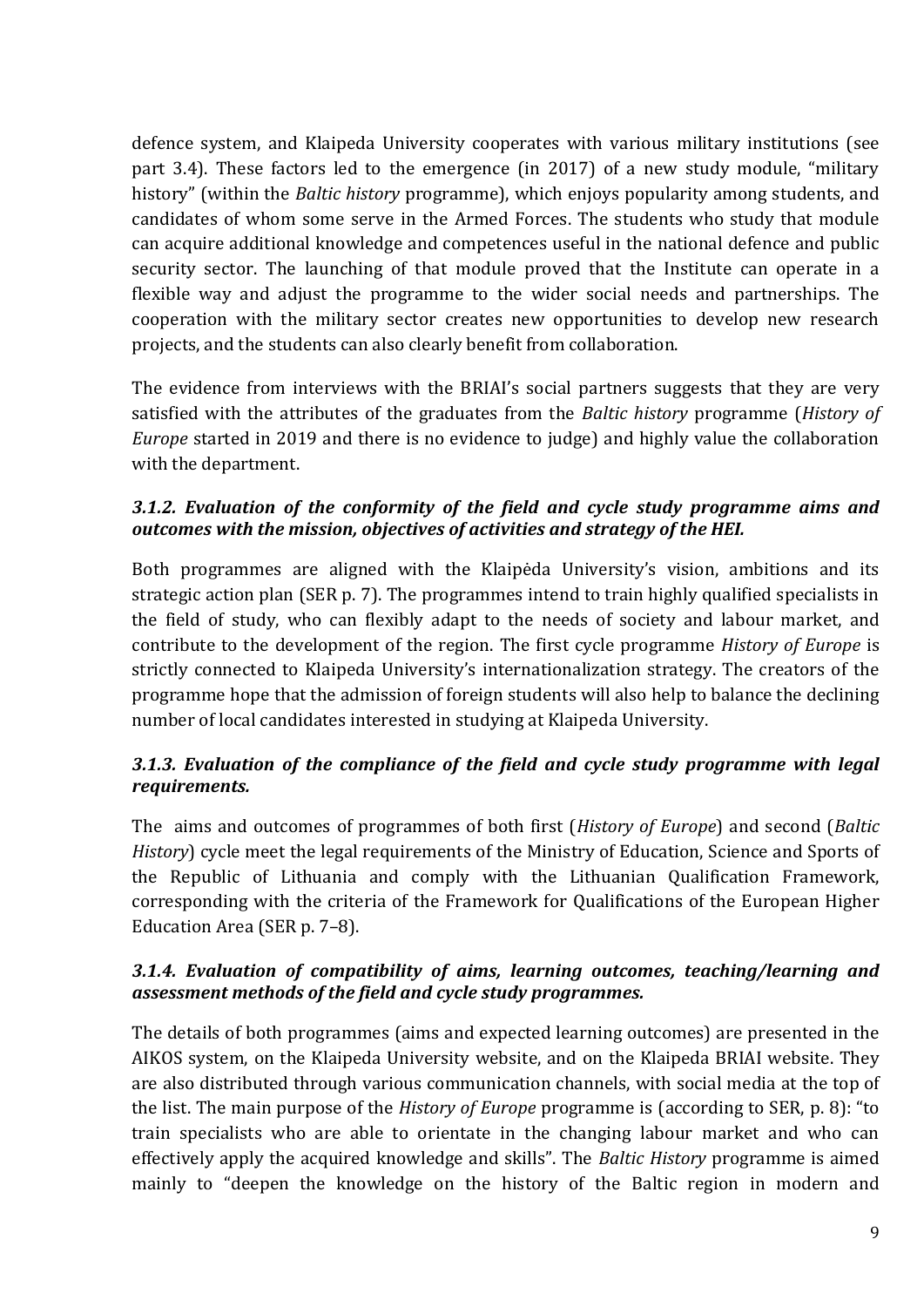contemporary periods, with the focus on the specific issues and historical experience of this region", along with equipping the students with methodological and theoretical tools and practical skills which help them to understand better the regional context. The abovedescribed purposes are operationalised on several levels according to the legal requirements (SER, p. 9–10). The study outcomes related to the *History of Europe* programme are divided into four groups: knowledge, cognitive skills, practical skills, transferable skills. They constitute a complex set of competences which can be achieved in the course of the study years, and are in line with the study programme's vision. The learning outcomes of the *Baltic History* programme are divided into five intersecting cognate groups: 1. Knowledge; 2. Special skills; 3. Social skills; 4. Personal skills; 5. Ability to conduct research.

As the SER states (p. 9), "with the aim to ensure active work of students throughout the study semester, their ability to apply theoretical knowledge in practice, objective assessment of study outcomes, the University applies cumulative assessment". The study plan indicates that each course concludes with an exam, which makes the programme not only exam heavy, but also does not allow to fully verify the outcomes (such as independent critical thinking; ability to conduct a research project) declared in the programme. Students also undergo various forms of interim assessment, most of which are, still, of summative rather than formative nature. However, as pedagogical research and practice stipulate, formative assessment is much more beneficial to the student's long-term learning. Therefore, it will be fruitful to increase the range of assessment methods with more emphasis being given to ongoing, formative assessment that would nurture students' learning.

### *3.1.5. Evaluation of the totality of the field and cycle study programme subjects/modules, which ensures consistent development of competences of students.*

The first cycle programme *History of Europe* is intended (according to the SER and the responses received during the online visit) to be taught in Lithuanian and Russian, with strong emphasis placed also on learning English in the course of the programme. Currently, the programme is delivered entirely in Russian – *lingua franca* for the current cohort of students. In addition, the degree programme declares to promote European values among the students and to "contribute to the understanding of the experiences of various European societies" (SER, p.6). The programme also aims to "train specialists who are able to orientate in the changing labour market and who can effectively apply the acquired knowledge and skills" (SER, p. 8) and "to train competent professionals who are able to effective apply the acquired knowledge as well as cognitive and practical skills" (SER, p.6). These include: "basic research skills necessary for the collection, analysis, systematisation and evaluation of research information [as well as providing necessary] skills to conduct historical research independently". It also pursues "to form a universal, responsible and socially active personality" (SER p.6).

Still, the above-mentioned goals are formulated in a very general way, which can apply to any programme, regardless of the discipline. Fortunately, there is also a list of the concrete, more specific study outcomes (SER p. 9-10), which refer to the discipline of history more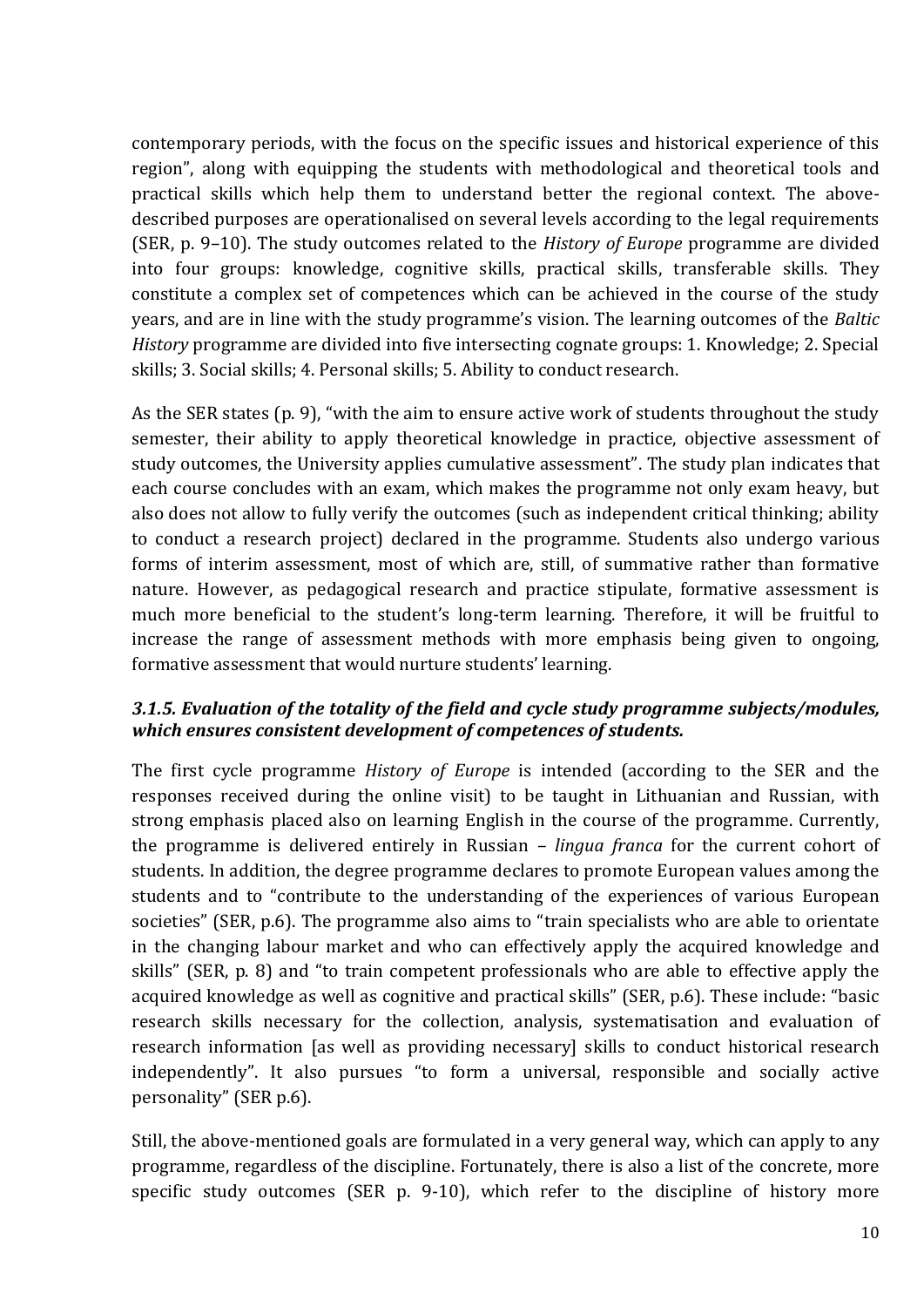specifically. Overall, the members of the expert panel find those declarations to be praiseworthy, hoping that the aims intended can indeed be achieved and that the graduates of the first cycle programme will demonstrate such a high level and holistic set of knowledge, attitudes and skills.

The wide scope of the modules provide the students with a relatively broad basis and subjectspecific knowledge. The programme consists of three main subject blocks: a) History of Europe from antiquity to the present day; b) History of Central and Eastern Europe, History of the Grand Duchy of Lithuania and History of Modern Lithuania; c) History of European culture, military conflicts, genocides, everyday life and ideologies. Each block contains a number (2-4) of compulsory units and a list of electives. Moreover students are required to attend Philosophy, Logic, Sociology courses along with the language courses - English, Lithuanian, and Latin. Students are also required to take introductory courses: Methodology of Historical Research, Introduction to Archaeological Studies, and to complete two practical placements (Archival Practice, Archaeology Practice). According to the study plan each student is expected to prepare two so called Course Papers. Unfortunately, in its current formulation, there is no clear distinction between the Course paper 1 (60 contact hours, 160 total, and 6 ECTS) and the Course Paper 2 (55 contact hours, 107 total, and 4 ECTS) as to the content and outcomes. Moreover, the relation between Course papers and Bachelor thesis should be defined more clearly and consistently.

In the panel's view, Latin (only 30 contact hours!) as well as Lithuanian should receive more teaching hours. These 30 contact hours of Latin (presumably from *ab initio* level) are not sufficient to provide a solid linguistic foundation for the study of earlier historical periods and texts (e.g., the Middle Ages). As a consequence, the students will be prevented from engaging with earlier epochs, since they will not have the necessary linguistic skills. This, in turn, greatly limits the educational opportunities available to the students.

According to the degree specifications, the foreign students are required to take only 60 contact hours of Lithuanian language classes at A1 level. As it is, there is a visible incoherence between the intended aims (Russian and Lithuanian as the languages of instruction) and practice. In addition, the Experts did not find any details neither in the SER nor during the online visit as to the way in which the Lithuanian language would be implemented as a language of instruction (presumably requiring a much higher level of language competences than A1).

KU's subsequent follow-up commentary specifies that the University offers a Lithuanian Language and Culture courses in summer and winter. This is a much welcomed addition which, however, had not been mentioned in the available evaluation material. It is hoped that these summer/winter courses are indeed available and accessible to all international students and can, therefore, contribute to the overall learning goals.

Likewise, the study plan included in the SER does not provide sufficient details as to how "the strong emphasis on learning English language" will be transformed from declaration into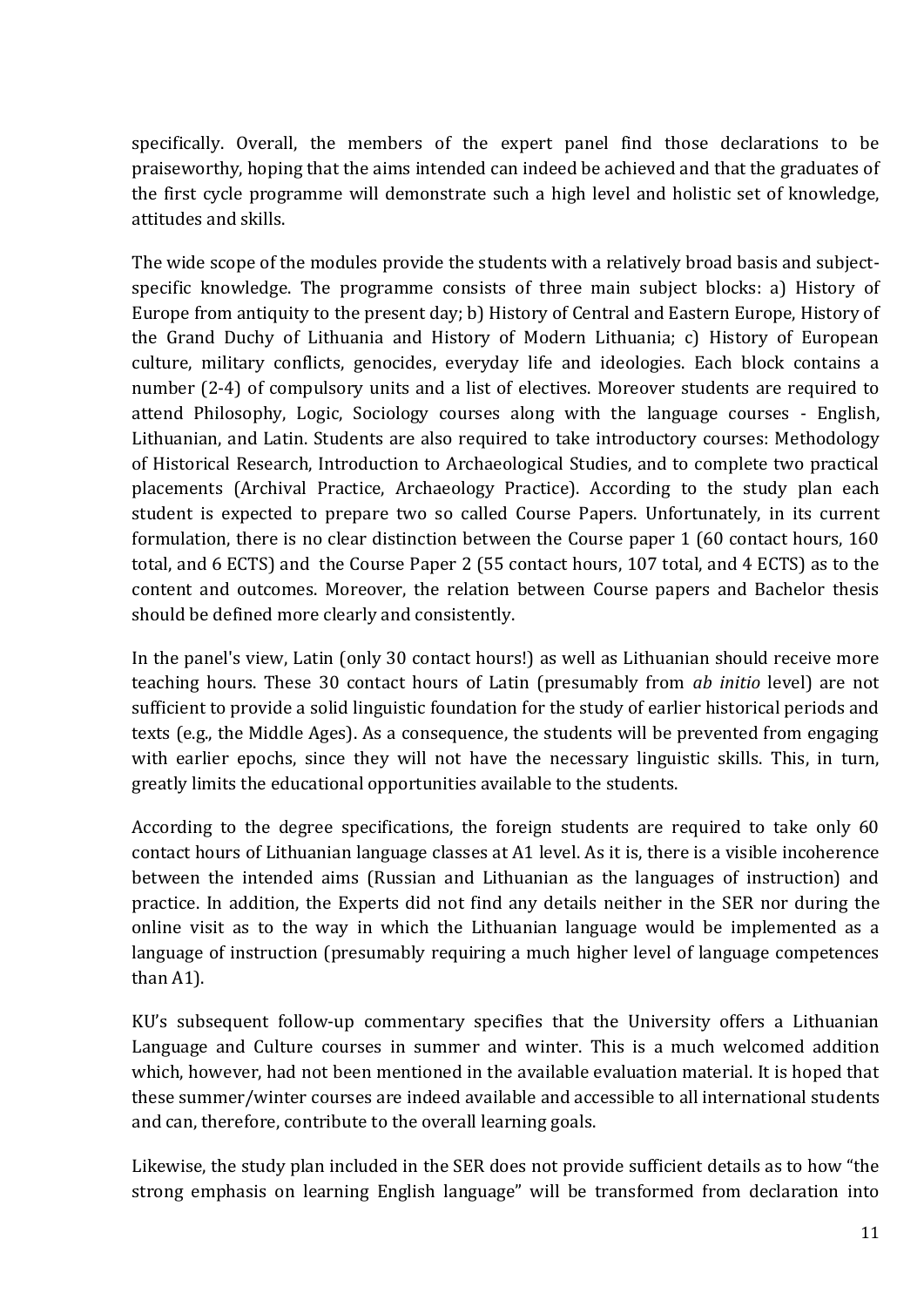practice. According to the study plan presented to the experts, the subject "professional foreign language" (credited for 3 ECTS) is assigned to the first semester and will take only 30 contact hours. The experts find this number insufficient if the degree programme is really to provide the students with a meaningful and high-level foreign language competence.

As a result, the experts are afraid that with limited hours there is no guarantee that all learning outcomes can be met, especially those related to the development of foreign language proficiency as well as subject-specific research skills. Furthermore, there are no (zero) contact hours assigned to the Bachelor Thesis. One way to address this would be to establish a special seminar linked to the preparation of Bachelor Thesis.

Seen together, the above remarks provide a comprehensive roadmap for improving the "Study aims, outcomes and content" evaluation area (in relation to the first cycle of study).

The second cycle programme, *Baltic History*, has been offered for 23 years (since 1997). During that time, the degree programme has been systematically monitored and underwent various developments in order to make it more attractive to students. In the course of these changes, the degree programme also adopted the recommendations given by the experts who assessed it on behalf of the Centre for Quality Assessment in Higher Education in 2011.

The goal of the programme is (SER p. 6-7) to prepare the prospective graduates "for professional research work" and to develop "the skills required to solve research issues". It also aims to "further development of students' theoretical and methodological training and raise their abilities to analyse, systematize, evaluate, interpret, arguably debate the issues related to political, social, cultural evaluations of the past and present". In the course of two years, each student is expected to write three Research papers which are supposed to gradually acquaint her/him with research methods.

As the SER states, the programme is research-oriented and focuses on mastering research analytical skills, along with deepening and broadening the content knowledge related to the history of the Baltic region. The *Baltic History* programme is more inclined towards political history. The programme focuses on the history of Eastern and Central European countries  $(16<sup>th</sup>$  to  $20<sup>th</sup>$  centuries), putting emphasis on two leading issues: confessionalization and nationalism. The list of obligatory courses includes, e.g., Nationalism in German History, Holocaust History of Europe, Society and Confessional Processes in the Grand Duchy of Lithuania. It should be noted that following the recommendations given during previous external evaluation, a new study unit was created (*Baltic Region: Concepts of Mental Geographical Concepts and Spatial Imagination*). This obligatory subject lays the foundation for the study of Baltic history and offers students the broader, more complex definition of the region. The students are offered additional elective subjects to broaden their study field knowledge: e.g., History of War Thought and Warfare; Cultural Heritage Management, Microhistory: Methodology and Research.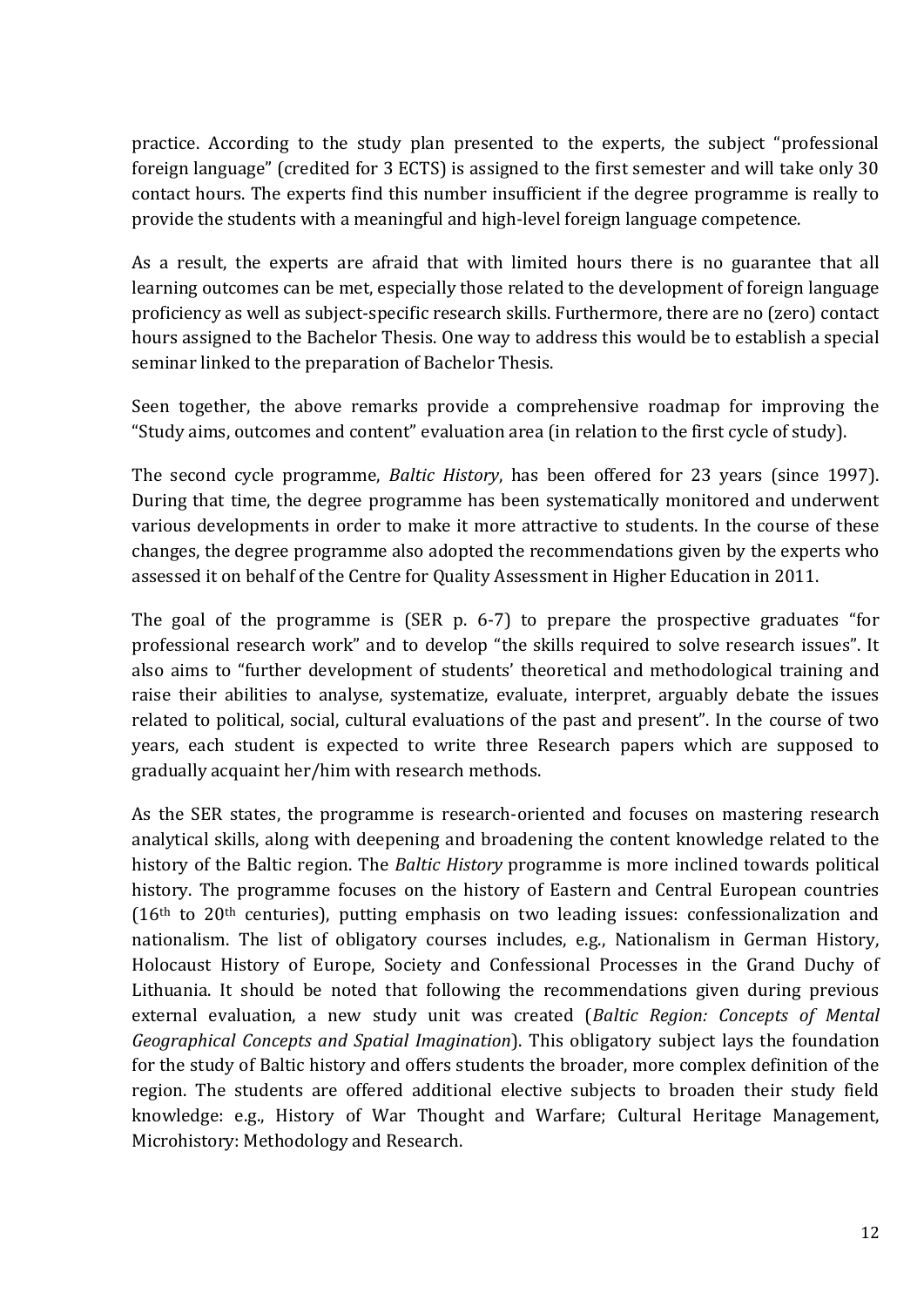#### *3.1.6. Evaluation of opportunities for students to personalise the structure of field study programmes according to their personal learning objectives and intended learning outcomes.*

According to SER (p. 12), the KU students can personalise their studies. The general principles of the process, which apply also do the participants of the *History of Europe* and *Baltic History* programmes, are described by the internal university regulations and apply to the whole University. The students can "complete the program in a shorter study period" (before the scheduled time/deadline). They can also individualise their curricula by taking additional or alternative subjects, choosing electives and the topics of their course/research papers as well as the topic of their final theses.

### *3.1.7. Evaluation of compliance of final theses with the field and cycle requirements.*

The *History of Europe* programme concludes with Bachelor Thesis and the *Baltic History*  programme finalises with a Master's Thesis – individually prepared by the student under the supervision of a member of staff. Each topic is agreed on an individual basis; as a matter of agreement between the student and the supervisor. According to the SER, the thesis is supposed to be an extended research paper. Following the University's regulations the final thesis is reviewed by one (1st cycle *History of Europe* programme) or two reviewers (2nd cycle *Baltic History*). The list of topics of final theses (MA, because there is no BA theses yet) proves that the students are offered a great selection of various problems related to history. However, papers related to contemporary history dominate; that phenomenon is also observed in other history programmes in Europe.

Students are expected to defend their work in front of the Qualification Panel; the wider public is welcomed. Public defence is supposed to demonstrate student's competences acquired throughout the study. The expert panel finds the public defence procedure is a perfect example of "good practice".

#### *Recommendations:*

- 1. The Institute should create a clear and transparent mechanism for coordinating and mapping modes of assessment in order to facilitate students' progression. As the study plan of both cycles (*History of Europe* and *Baltic History*) demonstrates, each subject included into the programmes ends with an exam. It is recommended to search for alternative ways of evaluating students' achievements, especially those related to skills acquisition.
- 2. The Institute should analyse and reconsider the process of leading students towards the writing of their Bachelor or Master thesis. It is recommended to restructure how the thesis research and supervision are run by creating a "diploma seminar" and including it into the curriculum. In addition to providing the much-needed guidance and mentorship for a young researcher, a specialized seminar can be a perfect opportunity to develop the student's social and academic skills. Such a seminar would be a great opportunity to build the community of young scholars and also prepare them for a range of academic and professional settings.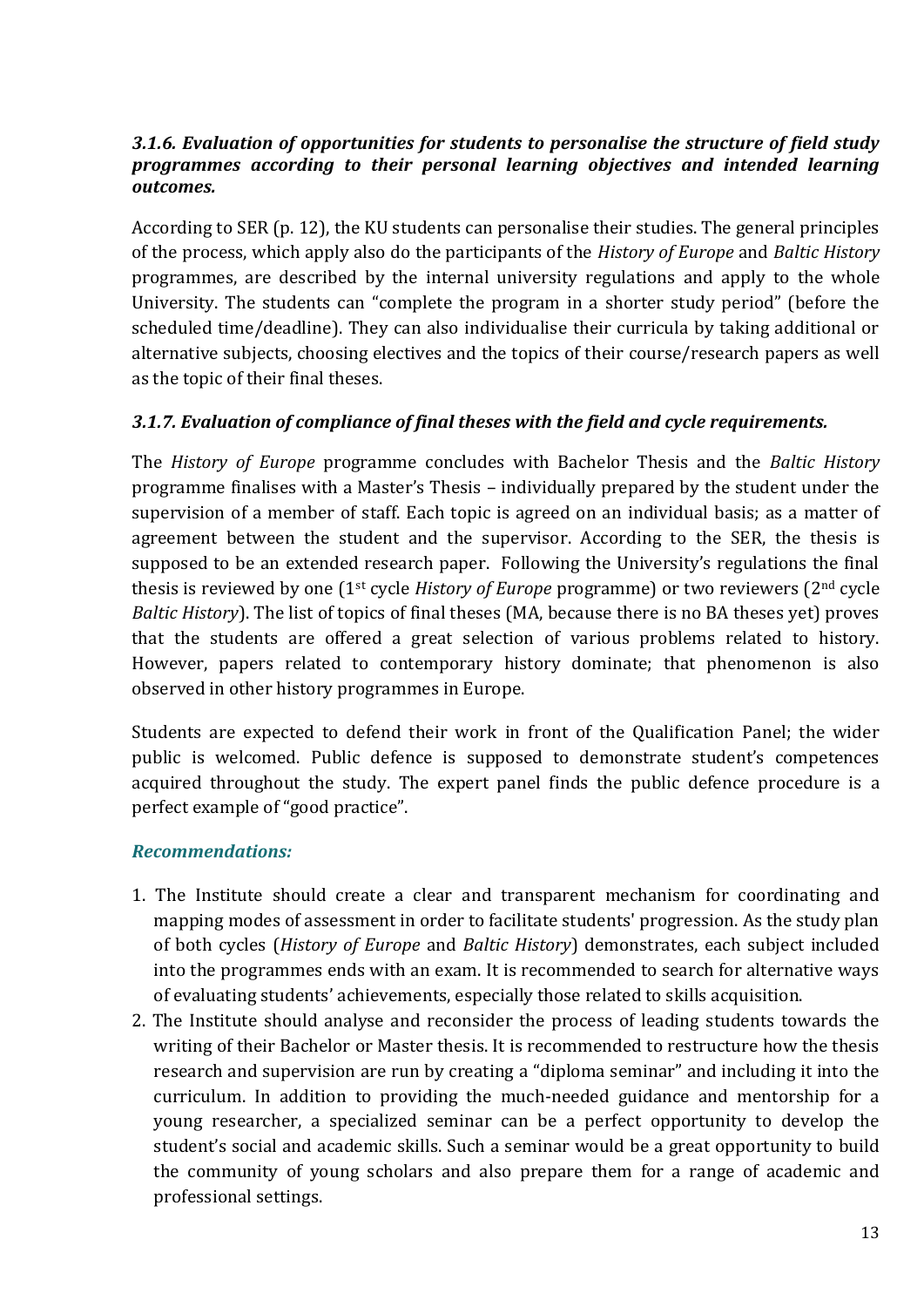- 3. The Institute should broaden the scope of the *Baltic History* programme through offering more subjects (or even a separate module, similar to the military history one) on social history, gender history etc.
- 4. The Institute should develop new incentives in order to expand the programmes' scope (esp. in relation to the range of historical periods studied) and encourage students to study and conduct research related to the history of epochs other than just the contemporary one.
- 5. As the students of the *History of Europe* programme are expected to acquire "professional foreign language skills", it is necessary to ensure consistency between the number of hours dedicated to foreign/English language and the expected goals. It is therefore recommended that the Institute increases the foreign language provision within the programme.
- 6. The Institute should also rethink how to provide more opportunities for international students to learn Lithuanian language.
- 7. As the *History of Europe* programme started in 2019 and there are no graduates yet, it is recommended to prepare an internal evaluation of the programme after completing the first edition, when the first cohort of alumni will graduate and enter the job market.

### **3.2. LINKS BETWEEN SCIENCE (ART) AND STUDY ACTIVITIES**

## <span id="page-14-0"></span>*Links between science (art) and study activities shall be assessed in accordance with the*  **following indicators:**

## *3.2.1. Evaluation of the sufficiency of the science (applied science, art) activities implemented by the HEI for the field of research (art) related to the field of study.*

The BRIAI, Institute of History and Archaeology of the Baltic Region, is regarded as one of the leading research centres in Lithuania. This is reflected in the results of the assessment provided by MOSTA (Research and Higher Education Monitoring and Analysis Centre) as well as by international experts (SER p. 14).

The academics working there have significant research achievements in the field of Baltic studies, in which they are recognized and acknowledged by historians in other European countries (SER p. 14 – 17). They carry out research projects funded by external institutions, and compete for their funding. The results of their analyses are published not only in Lithuanian, but also in English, German, Russian, and other languages. The members of the Institute participate in international scientific collaboration, exchange and networks. Their research expertise in the field of study lays a solid foundation for their teaching in both first cycle (*History of Europe*) and second cycle (*Baltic History*) programmes.

In effect, it is clear that the Institute's research strengths and expertise lie in Baltic history and regional studies, broadly conceived. This is a highly commendable position. However, it is strongly advised that the teaching and research staff expand their research interests to include more explicitly the history of Western Europe.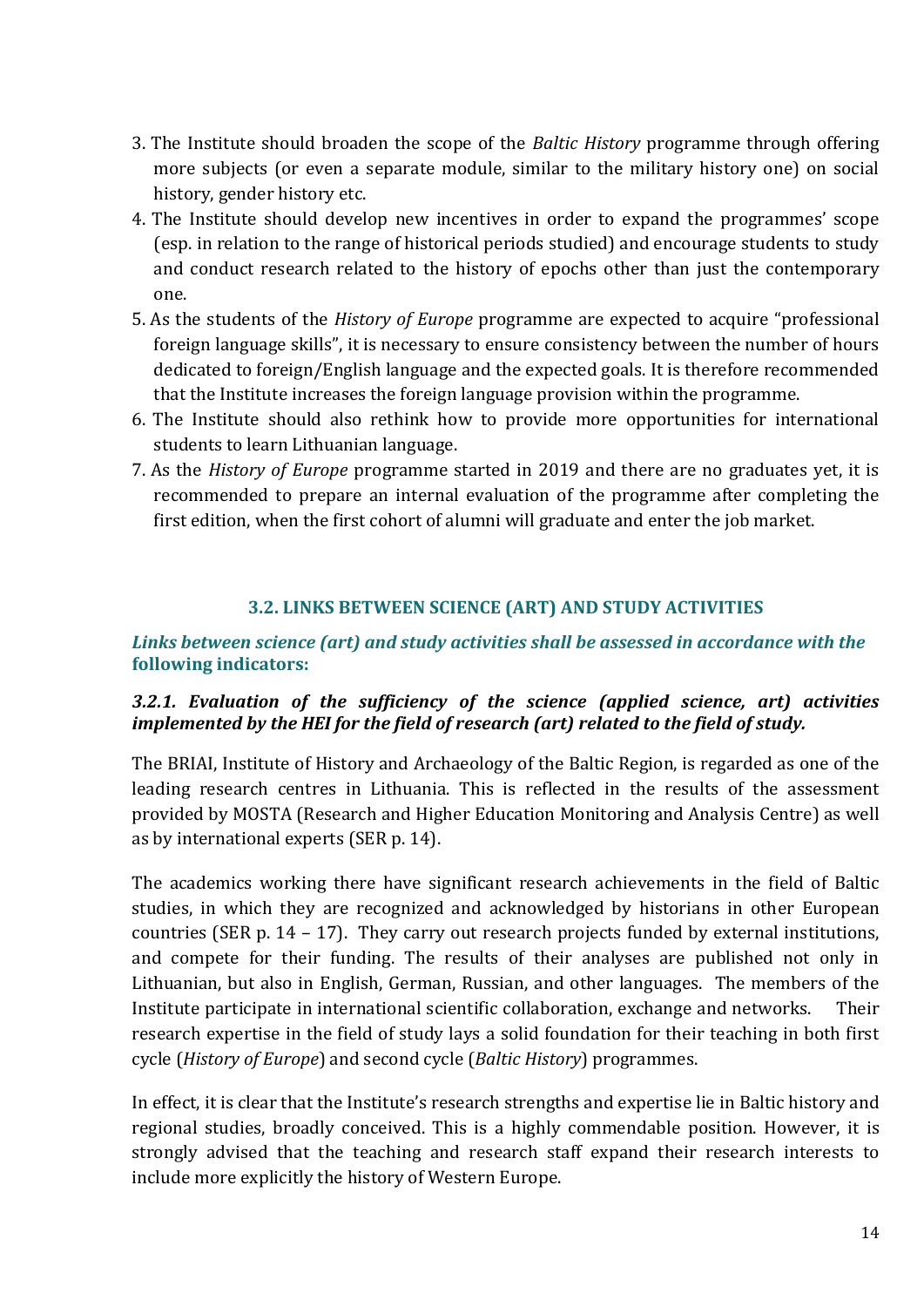## *3.2.2. Evaluation of the link between the content of studies and the latest developments in science, art and technology.*

The expert panel finds a strong link between the content of studies (*History of Europe* and *Baltic History*) and the latest developments in European and Baltic history. The teaching staff prepare their lectures based on the relevant, constantly updated reading lists, and have an impact on the resources (books, databases etc.) acquired by the University library and accessible to the students. What's more, the second cycle programme *Baltic History* is deeply rooted in the research topics developed by the members of the Institute, focusing on various aspects of confessionalization and nationalism in Central and Eastern Europe. The core subjects and content offered to the students are linked to those issues. Concrete examples of research-led teaching are provided in the SER (p.15). The academics involved in teaching in the programme integrate the results of their research into the curricula. The students can benefit from that in terms of their own research related to the Master thesis.

### *3.2.3. Evaluation of conditions for students to get involved in scientific (applied science, art) activities consistent with their study cycle.*

During the course of their studies, students of the first cycle programme *History of Europe* are gradually familiarised with the methodology and methods of providing research in the field of study. They also have the opportunity to develop their research skills while preparing (under the supervision) the course papers and final theses assigned to the study plan. As the programme has been launched in 2019, the expert panel does not have sufficient data to assess how effectively it works.

The 2nd cycle *Baltic History* programme aims to develop Master students' research skills and provide them with the adequate knowledge of scientific procedures, which together will allow them to carry out independent research projects. Those goals are operationalised on various levels during the two year period of study: each student is obligated to prepare two research papers and a Master thesis.

Students, especially those of the 2nd cycle (*Baltic History*), are encouraged to participate in various scientific activities, e.g., to contribute to the organization of seminars, conferences, publication of articles, and editing of primary sources publications. However, only the research driven students are interested in the above-mentioned extracurricular activities. Although the students constitute a relatively small cohort (in terms of numbers), the list of their achievements (conference papers, and publications) for the last three years (since 2017) presented in the SER (p. 16-17) is quite impressive.

### *Recommendations:*

1. It is recommended that the Institute develops a set of incentives to encourage more students (especially those of the 2<sup>nd</sup> cycle) to participate in various research activities.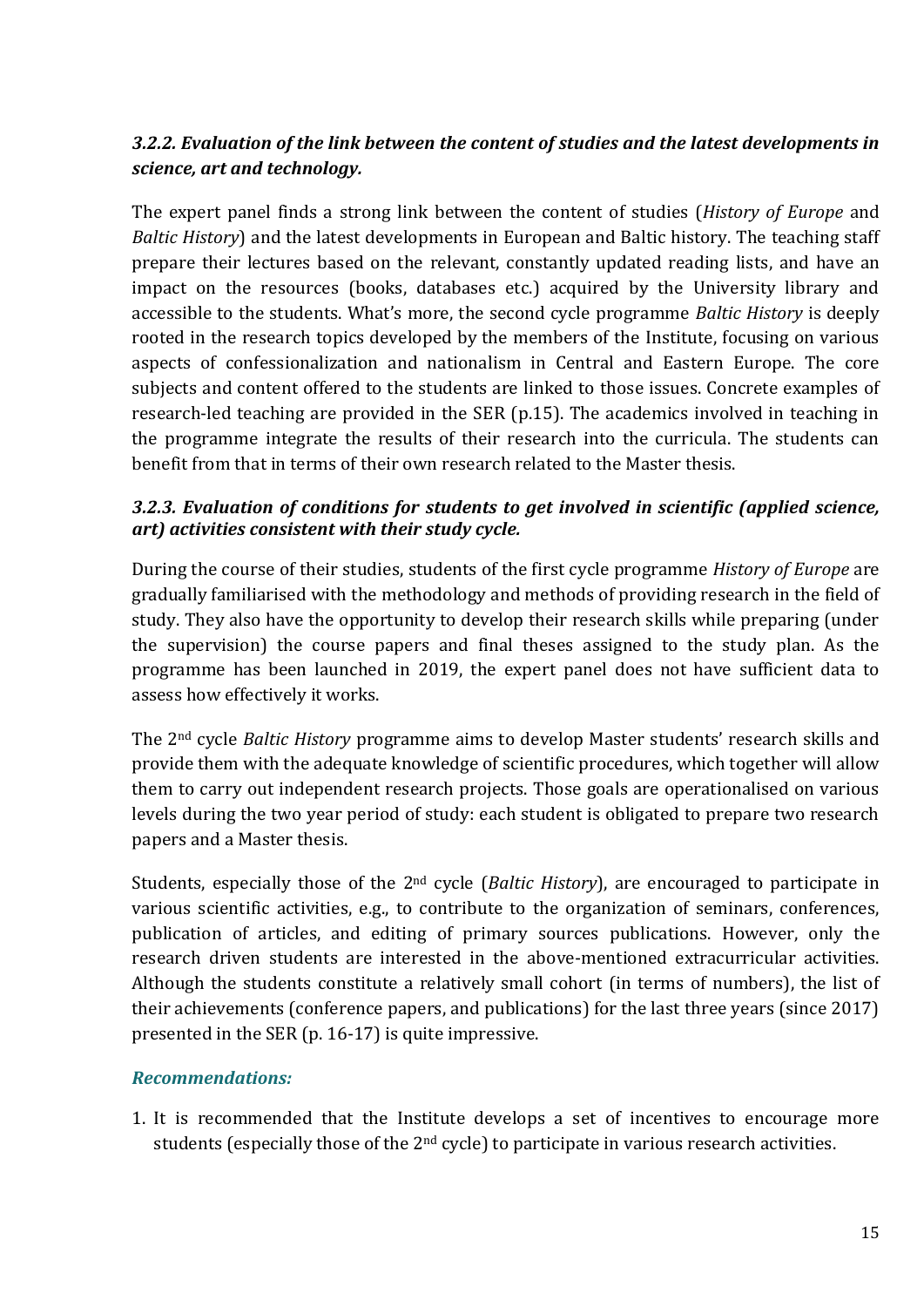2. It is strongly recommended that the BRIAI staff expand their research interests and establish stronger links between their research and curriculum in the *History of Europe* programme so that the scope of the programme goes beyond the current dominant focus on the Baltic region. To this end, the staff are advised to develop research projects more clearly related to the history of Europe, as it has been defined in the curricula.

#### **3.3. STUDENT ADMISSION AND SUPPORT**

#### <span id="page-16-0"></span>*Student admission and support shall be evaluated according to the following indicators:*

### *3.3.1. Evaluation of the suitability and publicity of student selection and admission criteria and process.*

Admission criteria to the *History of Europe* and *Baltic History* programmes (SER, p. 18–19) are established by the KU Senate; they are precisely described and published on the KU website and known to the prospective applicants in advance. The candidates have sufficient time to get acquainted with formal requirements and the admission timetable.

The procedures meet the rules of transparency and equity. Access to both programmes is through public competition. The ranking of the candidates and the list of those admitted are made on the basis of the scores achieved by each applicant.

The first cycle programme *History of Europe* launched in 2019. Because of that, there was only one admission session. The number of applicants was relatively small: 9 and all of them have been accepted. Two students hold so-called "state-funded places", and 7 "state-non funded places". The candidates performed well – the average competitive score was 8,65/10, however there was a relatively substantial difference between the highest (9,17) and the lowest (6,91) score. It would be very important to monitor whether the above-mentioned difference is reflected during the degree programme itself.

At this moment, the number of places offered in the programme *History of Europe* is the same as the number of those selected. The same applies to the second cycle programme *Baltic History*. There were 10 candidates in 2019 and all of them were accepted. In 2018, out of 9 applicants, 9 were enrolled. All those who were admitted in 2018 and 2019 hold so-called "state-funded" places.

#### *3.3.2. Evaluation of the procedure of recognition of foreign qualifications, partial studies and prior non-formal and informal learning and its application.*

Klaipėda University has a clear procedure for recognition of foreign qualifications, partial studies and prior non-formal and informal learning, which is in line with national and international requirements. The competences acquired in non-formal and informal learning are assessed internally by special commissions appointed by the Rector.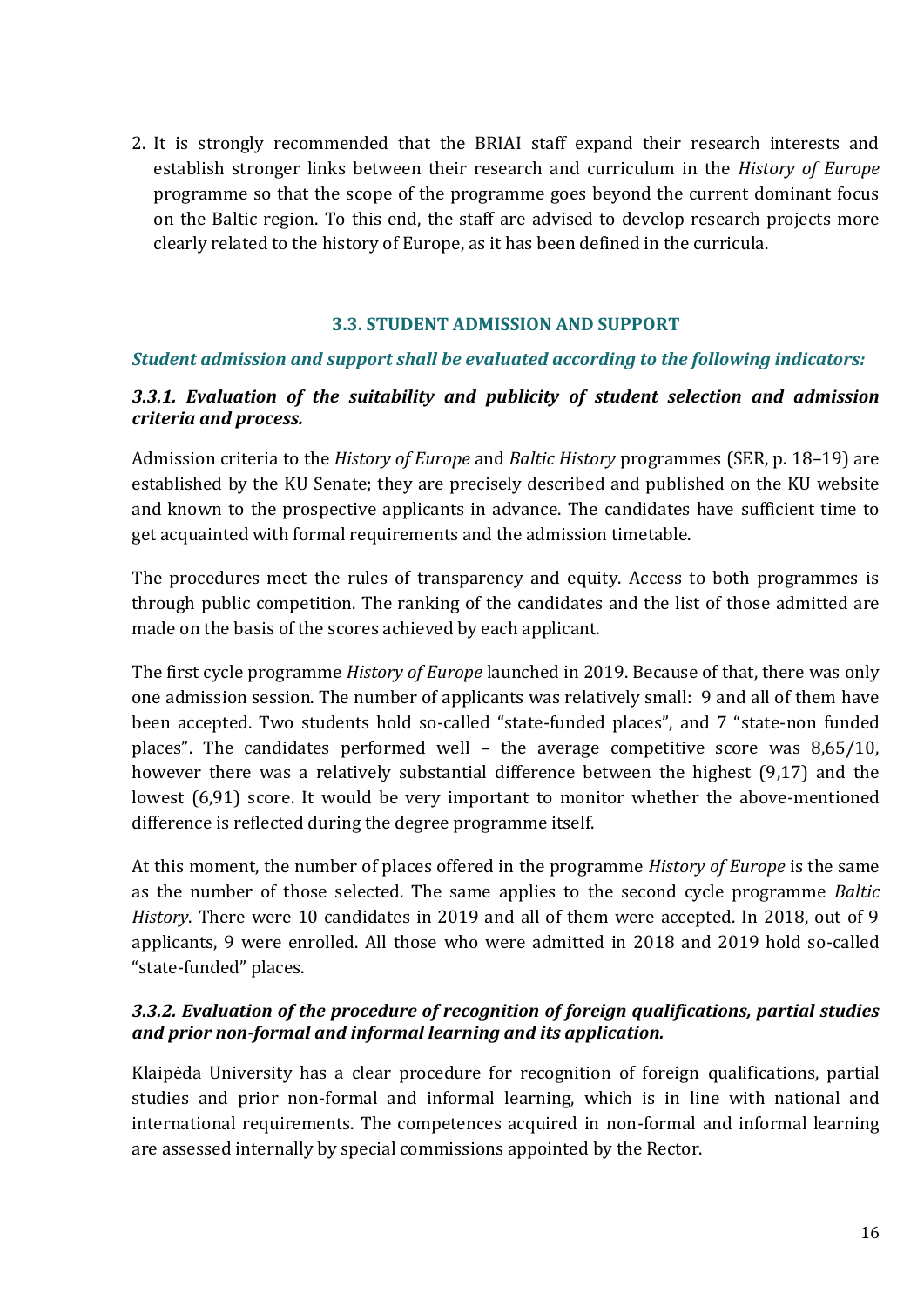The main principles of the procedure are summarised in SER (p. 19-20). For both cycles, *History of Europe* and *Baltic History,* the recognition of academic qualification is based on the requirements and procedures which apply to the entire University.

## *3.3.3. Evaluation of conditions for ensuring academic mobility of students.*

The Institute is very interested in encouraging students to take part in mobility programmes. The most important is Erasmus+. The rules, how to apply and the conditions of participation, are known to the students well in advance. However, as the expert panel could notice, the students generally demonstrate low interest in going abroad for one semester. This is a result of their personal situation: most of them have families and small children or are full-time employed with long-term commitments at work. These factors most certainly determine their lack of interest in the international internship programme. This poses a serious challenge for the entire academic community. University authorities have high hopes for increased internationalization, with the new Erasmus Charter for 2021-2027 also promoting the idea of 'virtual mobility' and remote mobility.

## *3.3.4. Assessment of the suitability, adequacy and effectiveness of the academic, financial, social, psychological and personal support provided to the students of the field.*

According to the SER (p. 21–22) and interviews with the students, KU offers various forms of financial and social support, some of which are regulated externally, by state bodies and distributed among the students according to the set of criteria. Moreover, KU has an internal policy of awarding various forms of student achievement and activities. Students can win special prizes funded by social partners. These can be awarded mainly for their academic achievements, e.g., for final theses. KU also offers several types of incentive scholarships: for students who demonstrate very good or excellent study results and who actively participate in the students' scientific, artistic or university activity. These are university-wide awards and the winners are selected among the candidates, nominated by departments, one of which is BRIAI. Students can also be rewarded for individual achievement, such as conference papers, publications, artistic or sport successes.

In addition, according to the SER (p. 22), "KU provides psychological counselling and spiritual pastoral services available to both students and university staff". The experts were not able to verify whether students know about that possibility, and how they assess the system, since none of the students attending the meeting with the expert panel had sought that sort of assistance. Furthermore, the university also provides careers assistance, for example, in the form of individual career counselling, available to all and tailored to each student's needs.

At the same time, following the discussion with the university authorities and the students, it became evident that the university's understanding of additional learning and support needs is rather limited. The focus was almost entirely limited to mobility issues and physical impairments (and the building infrastructure these might require, e.g., lifts), while mental health issues as well as psychological conditions (e.g., disorders) were not recognized by staff and students as 'additional learning needs.'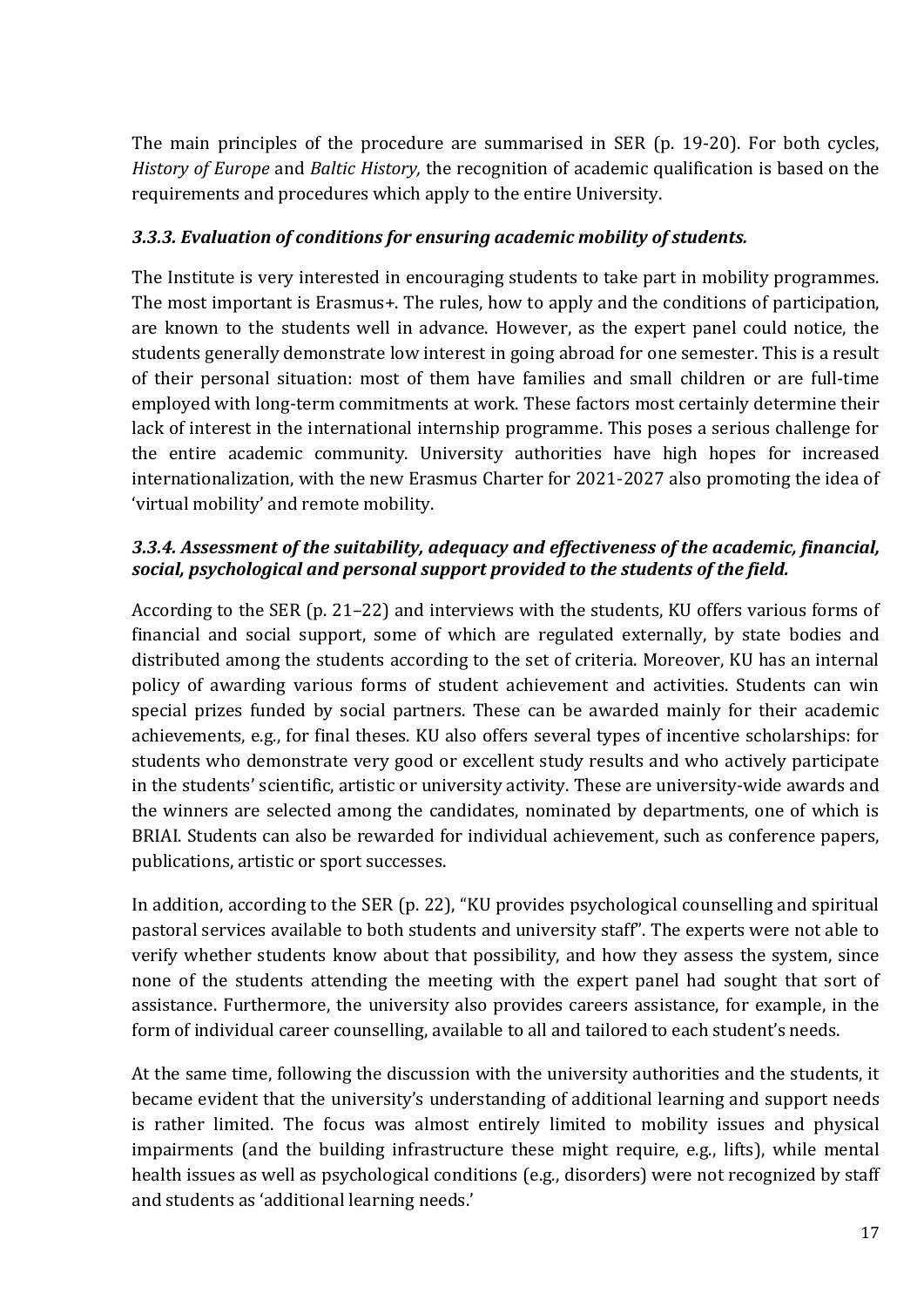## *3.3.5. Evaluation of the sufficiency of study information and student counselling.*

According to the SER (p. 22–23), the information related to the study (such as study regulations, academic calendar, scholarships, and practical tips referring to day-to-day student's life) is available to the students on the KU virtual platform. This information is published in Lithuanian, and additionally (shorter versions of it) in English and Russian. The University website also provides so-called accessibility mode, which helps students with vision impairment to navigate in a virtual environment.

Newly admitted students are also provided with basic information related to the University and the department (the programmes, procedures, and regulations) at the beginning of the academic year, during the introductory week. They are also acquainted with the KU campus in order to locate the most important, study-related locations (e.g. library).

Students looking for specific information related to their studies can also use special electronic services provided by the University: Academic Information System (AIS) and Virtual Learning Environment (VLE). The first one stores data related to the student progress, course grid and syllabus descriptions, while VLE is designed for interaction between students and lecturers. Students can also contact the teaching or administrative staff in person during office hours or via email. Students from both first and second cycle programmes (*History of Europe* and *Baltic History*) are also provided with oral information referring to the details of each course and its requirements during their first seminars.

As the *History of Europe* programme is addressed to foreign students who can come from various educational backgrounds, it seems crucial to offer them an effective induction in order for them to smoothly adapt to the Lithuanian context. On the whole, a coherent vision and plan for future strategy (esp. in the fields of recruitment; student support and internationalization) would be welcomed. Currently, there are very few international applicants. This enables an individually-tailored support, but when (as we all hope) the number of international candidates increases, a coherent, scaled-up induction policy will be needed. It is important to help them understand the teaching and learning styles in Lithuanian context better. Students who will join the degree programme come from secondary schools where they were used to different methods, and, as a result, can present different levels of historical knowledge. In effect, it's essential to integrate within the programme those who come from international and multicultural contexts, and do so in a systematic and holistic manner, not limited to the introductory week only.

Overall, the data collected by the expert panel leads to the conclusion that the University offers its students clear and accessible information related to the study and counselling. However, the University does not currently provide any satisfaction survey that would help to assess the level of support available to students at the University – introducing such practice would help the university to provide a more holistic and wide-ranging student-centred support. Moreover, in line with providing a more holistic support, there is an urgent need for a radical broadening of the university's understanding (and policies crafted in response to it)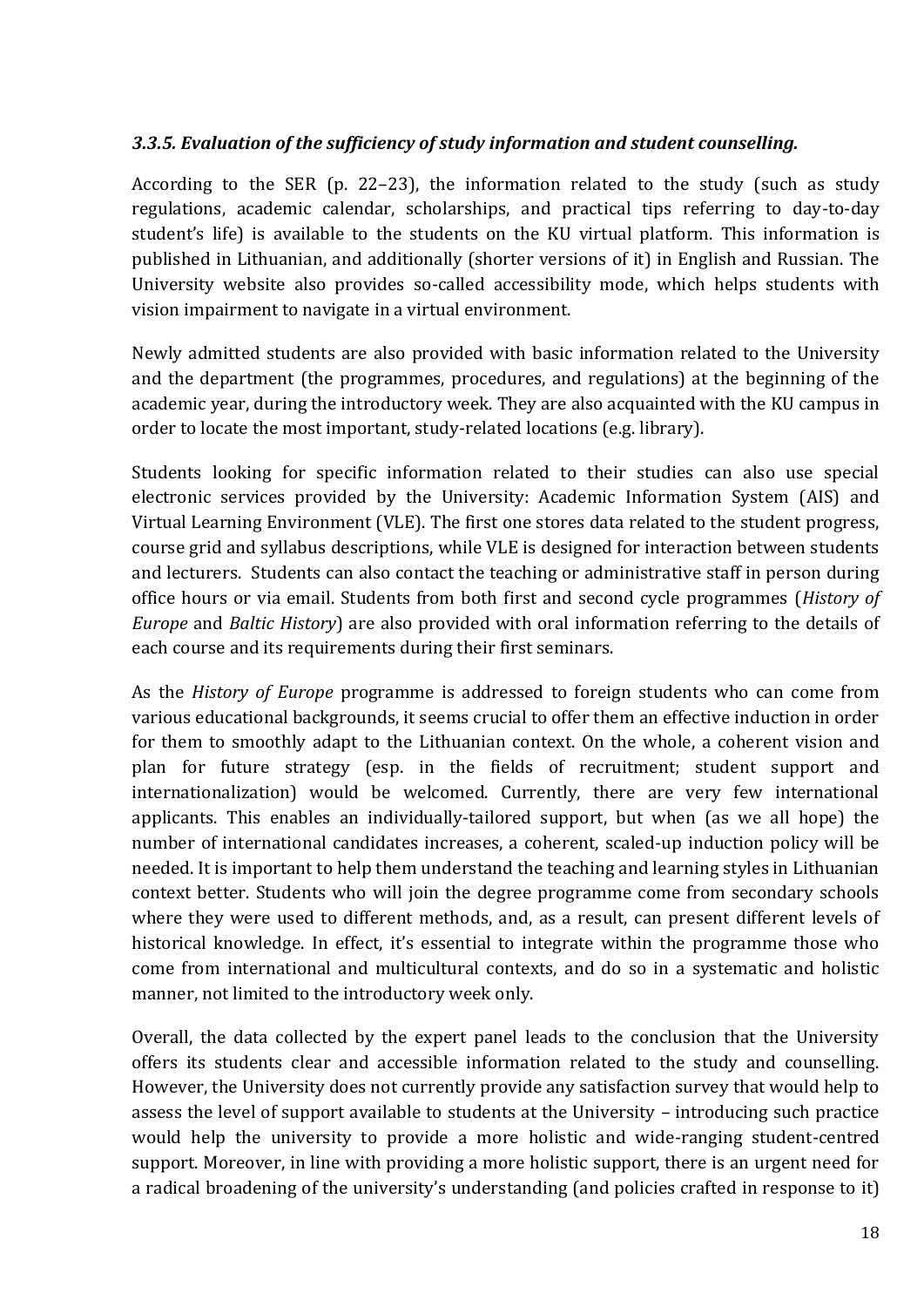of student's support needs to cater not only to the disabilities visible in mobility challenges but also to include invisible disabilities and neurodiversity of all student groups (whether that translates into different learning and participation styles; particular additional learning needs or else). Only such a broadening will allow the department to fully respond to the range and diversity of students' backgrounds, making the university and the programmes (in the long run) a much more inclusive and accessible place.

#### *Recommendations:*

1. In the context of decreasing domestic applications (both in *History of Europe* and *Baltic History*), it is recommended that the Institute revisits and adjusts its recruitment strategy, focusing, among others, on promoting the programmes within Lithuania (*Baltic History*) and abroad (*History of Europe*).

2. It is recommended to consider the potential for technology to provide virtual mobility. As the students generally demonstrate low interest in going abroad for one semester, it is recommended that the department liaises with the University's central services to co-operate to envisage a new approach to mobility, which could meet students' needs and personal circumstances.

3. The expert panel recommends that the Institute introduces students' satisfaction surveys (on a regular basis, e.g., at the end of the year). This will allow the department to monitor whether the students are satisfied with the help the University offers them and what could be improved. It would also help to provide a more holistic and wide-ranging student-centered support.

4. It is strongly recommended that the Institute and the University support services broaden their definition, policies, and practices related to supporting students' needs in order to go beyond the current exclusive focus on mobility impairments and visible disabilities.

### <span id="page-19-0"></span> **3.4. STUDYING, STUDENT PERFORMANCE AND GRADUATE EMPLOYMENT**

### *Studying, student performance and graduate employment shall be evaluated according to the following indicators:*

#### *3.4.1. Evaluation of the teaching and learning process that enables to take into account the needs of the students and enable them to achieve the intended learning outcomes.*

During the online meeting with the experts, students of *History of Europe* (1st cycle) and *Baltic History* (2nd cycle), who attended the event, expressed their strong appreciation for the fact that the weekly study plan allows them to share their university duties with work obligations; a relatively substantial number of students, in particular of  $2<sup>nd</sup>$  cycle, have part-time or permanent jobs. They expressed their overall satisfaction with the educational environment and, particularly, the enthusiasm and expertise of university staff at the Institute. The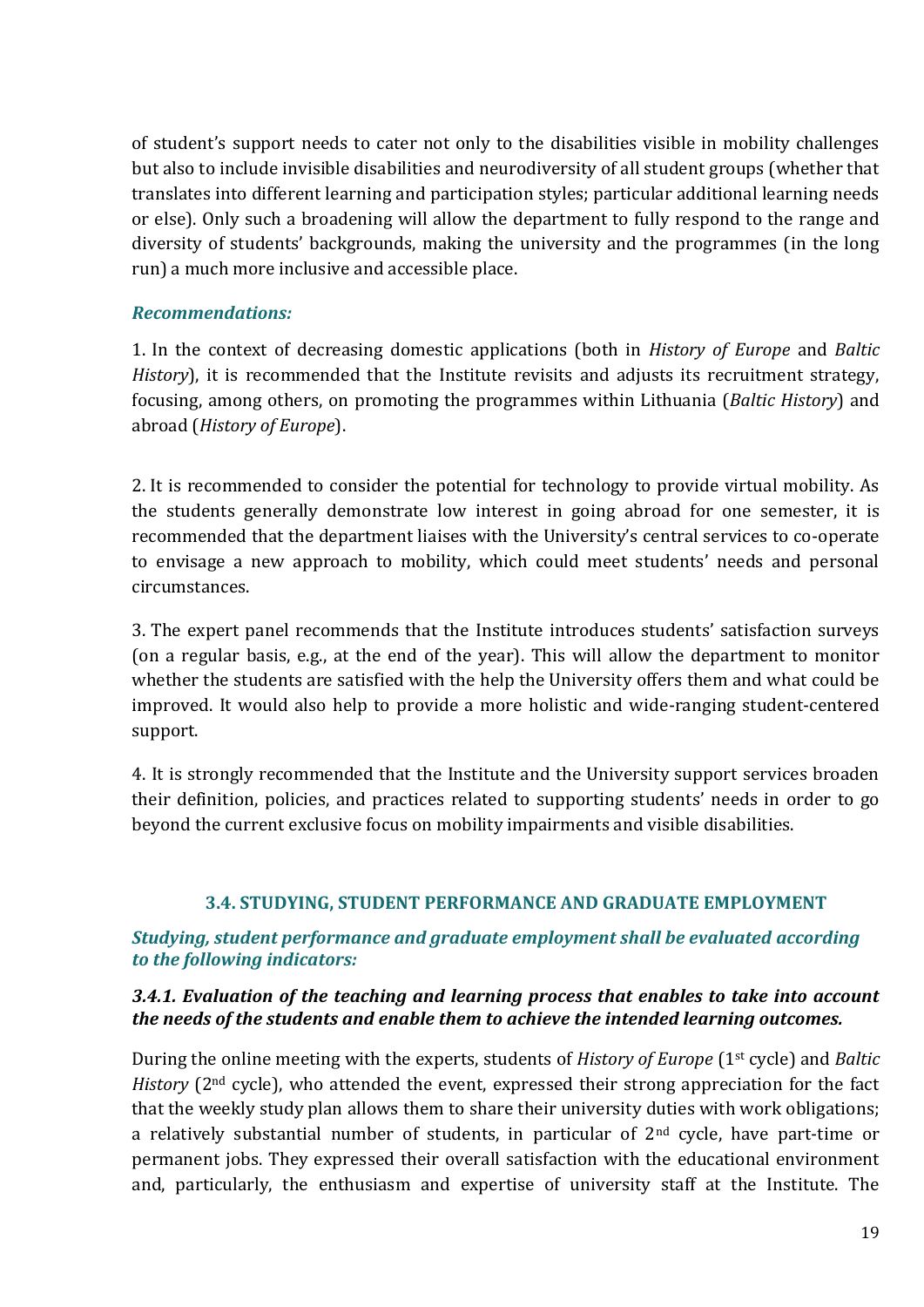professors are very helpful, student friendly, and willing to devote extra hours from their time to additional, individual one-to-one consultation. They are also accessible by email, and through social media. However, as the expert panel could notice, the teaching staff should receive more professional support on how to best respond to students with additional learning needs. The students of both programmes (*History of Europe* and *Baltic History*) can also tailor their plan of study in line with the university regulations, and according to the advice given to them by the Director of the Institute or their supervisors. The students, via their representatives to the KU Senate and KU Students' Union, can also contribute to the development of the programmes and study plans.

According to the SER (p. 24), the Institute provides an annual update of study units aimed to ensure that the programmes are carried out using the most effective methods of teaching. However, no examples of such action are provided in the SER. As the study plan indicates, each course concludes with an exam, without specifying the exact nature as well as the potential formative character of the assessment. Students also undergo various forms of interim assessment, most of which are, still, of summative rather than formative nature. This, in effect, risks making the entire programme too exam-heavy. It should be noted, however, that the students interviewed by the expert panel gave some examples of formative assessment methods which are exercised by the teaching staff. This leads to the conclusion that, in contrast to what the SER indicates (esp. its use of "exam" as the default type of assessment for all of the evaluated modules), formative methods of assessment are used more frequently than documents suggest – a much welcomed observation. As such, it is therefore necessary to make sure that the SER reflects, in adequately and sufficiently detailed manner, what types of assessment and what formats are used in teaching.

### *3.4.2. Evaluation of conditions ensuring access to study for socially vulnerable groups and students with special needs.*

According to the SER (p. 24) and the information collected during online meetings with students and staff, the KU study regulations allow students who are in need (e.g., due to illness, pregnancy, maternity or parental leave) to temporarily suspend their study up to one year. All students can seek psychological assistance as well as modify their curricula adjusting them to their individual situation. The expert panel noticed, however, that the term "special needs" is being used almost exclusively to refer to mobility challenges and visible physical impairments (including hearing and visual impairments; see parts 3.3.4. and 3.3.5. above). Experts were also surprised to learn that, in the whole Institute, there was no student with additional support needs (even narrowly understood).

Even the detailed additional information as to the range of technical support available (e. immersive readers; text to sound software) still primarily emphasises these aforementioned visible impairments and the "added" support available to students. This is a very good starting point for developing a fully inclusive teaching practice, meaning employing a range of teaching practices and methods that speak to and address a variety of learning styles, strengths and neurodiversity found in each seminar room, whether there are students with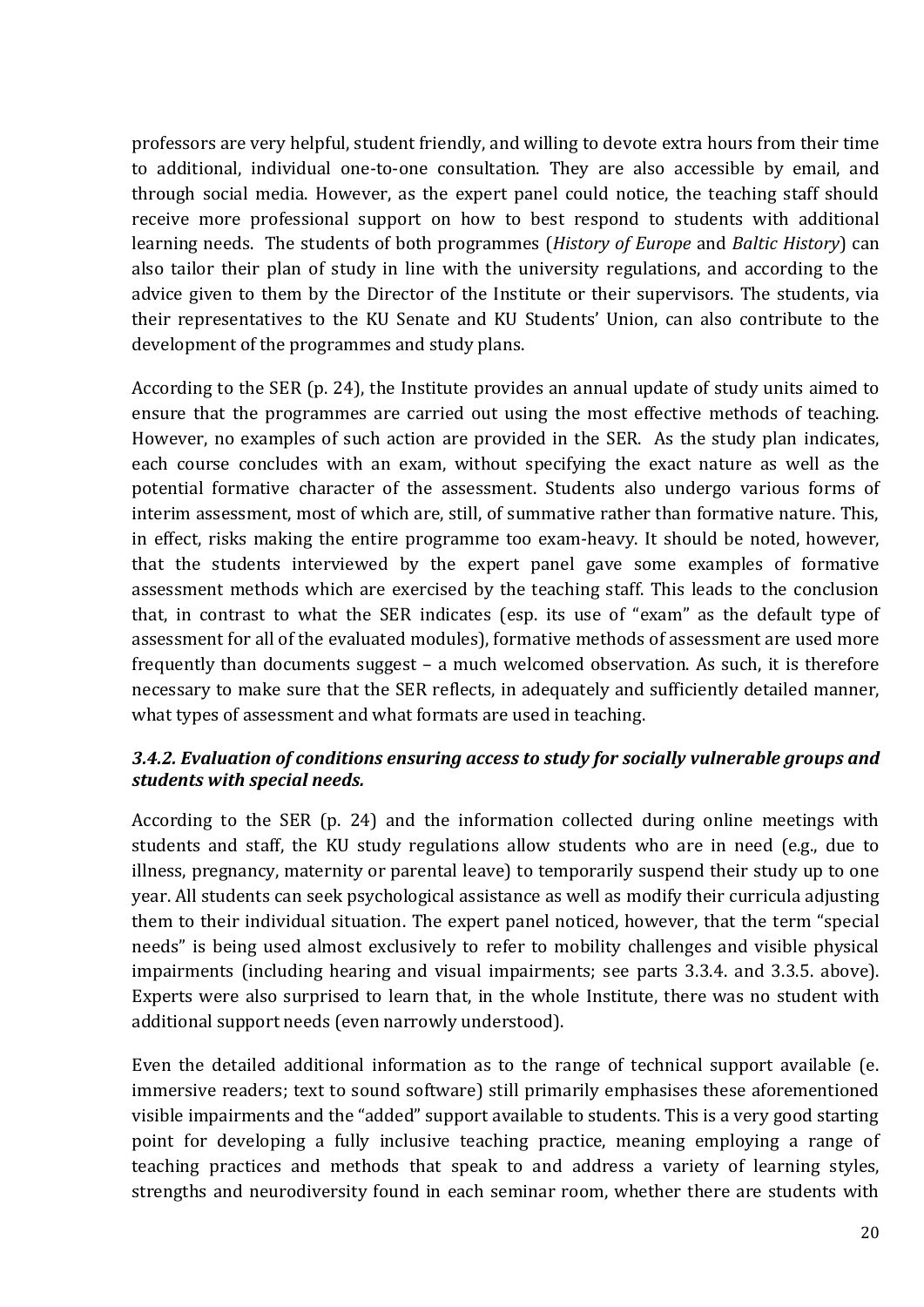so-called additional support needs and disabilities or not. In short, inclusive teaching (one that would ensure access for socially vulnerable groups and others) must be understood not as an add-on feature or "service" but a type of holistic, pedagogic practice. As it is, the SER does not provide sufficient data which could allow the expert panel to judge the full extent of the policies provided in order to ensure university access to socially vulnerable groups. According to the national regulations, the University offers various forms of financial support in the course of the study. However, there is very little if any information about any other measures which can address the issue of social inclusion.

## *3.4.3. Evaluation of the systematic nature of the monitoring of student study progress and feedback to students to promote self-assessment and subsequent planning of study progress.*

The SER does not address that issue directly (p. 24), focusing, instead, on the forms of feedback implemented in the course of the study as well as the opportunities the students have if they are willing to express their opinions related to various aspects of the study process.

In 2019, the KU Rector approved "The Description of the procedure for Organizing Feedback on Studies at Klaipeda University", a document which regulates the rules and procedures related to the organization and collection of students' opinions on the study programmes. This will help to assess whether the monitoring provided by the teaching staff works effectively and meets students' needs.

However, taking into account the feedback given to the previous points and the on the ground quality assurance practices, the expert panel can assume that students are monitored systematically and are also consulted regularly by lecturers, coursework and thesis supervisors , even if this is not necessarily reflected in the SER.

## *3.4.4. Evaluation of the feedback provided to students in the course of the studies to promote self-assessment and subsequent planning of study progress.*

According to the SER (p. 24), 'during the study process, various forms of feedback are implemented: discussion of task performance or exam assessment, feedback and comments via electronic means, students' self-assessment or peer assessment, group discussion'. The students interviewed by the experts expressed in broad terms that they were satisfied with the feedback they received in the course of their study. Still, it is very difficult to judge whether the assessment feedback really helps students to acquire the necessary skills and level of self-reflexivity to be able to successfully evaluate their own learning.

The *History of Europe* programme and the *Baltic History* programme both have a relatively small number of students; their progress can be monitored on individual basis. The panel observed that the assessment (refers to both programmes: *History of Europe* and *Baltic History*) tended to be dominated by exams. However, during the interviews with students, it emerged that formative assessments were practised, but not on a regular systematic basis,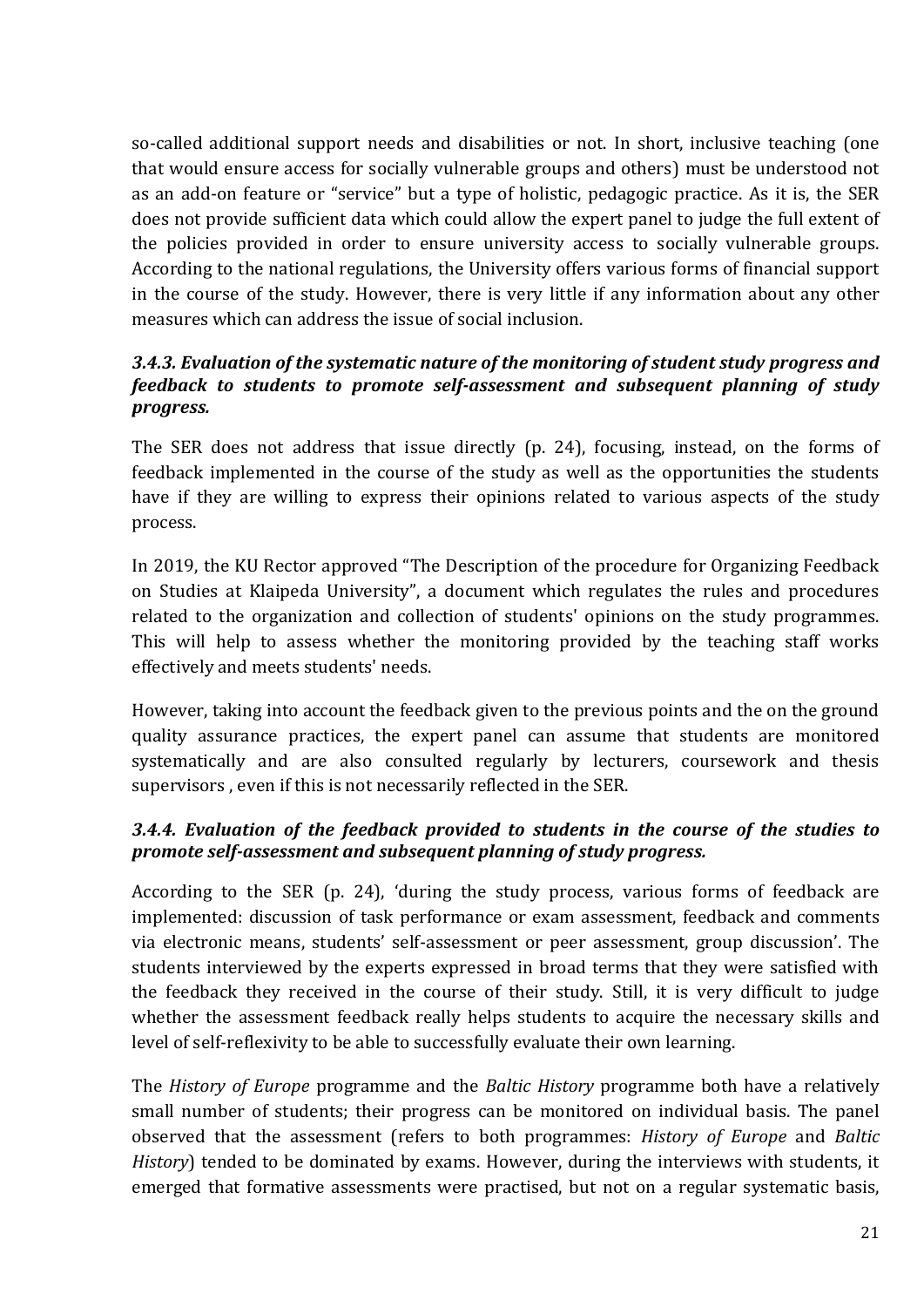often informal (see above 3.4.1). It also emerged that tutors and lecturers were routinely very supportive to the students. This definitely would help to monitor student progress.

## *3.4.5. Evaluation of employability of graduates and graduate career tracking in the study field.*

Due to the fact that the first cycle programme *History of Europe* started only in 2019, there is no relevant data to assess the employability of the graduates (see above: 3.1.1). Potentially, the students who will complete that programme will have knowledge and skills useful, for example, in the cultural and educational institutions mainly in Russian speaking countries (as Russian language is the language of instruction). Looking at the graduate employability of the (older) second cycle programme it can be assumed that the students who will demonstrate good knowledge of Lithuanian language (i.e. those currently enrolled in the first cycle of studies) will also be able to look for a job in Lithuania. The graduates of the programme can also continue their education and enrol into 2nd cycles programmes in their home countries, or (depending on their language abilities) in Lithuania, and other European countries.

In contrast, as the second cycle programme *Baltic History* has been offered for over two decades, there is sufficient data to evaluate how its graduates locate themselves on the job market. It should be noticed that Klaipėda University graduates are recognized regionally and nationally. This remark applies also to the alumni of the *Baltic History* programme. There is a substantial number of institutions representing various sectors - including the Armed Forces (Air force and the Navy), culture, education, administration sectors - where the graduates are welcomed and appreciated. Social partners demonstrate a high level of loyalty to the Institute and strongly value the competences acquired by the students in the course of the programme. In sum, students have no difficulties with getting a job according to their individual interests and profiles.

## *3.4.6. Evaluation of the implementation of policies to ensure academic integrity, tolerance and non-discrimination.*

Klaipėda University puts a strong emphasis on academic integrity, tolerance and nondiscrimination. In June 2015, the KU Senate approved the Code of Academic Integrity of Klaipėda University. The Code is intended to promote across KU: a culture of research and academic quality, socially responsible behaviour, and foster academic fairness, transparency and accountability to stakeholders. The academic values that ensure the transparency of the research and study process are: academic integrity, mutual trust, respect, equality, justice, non-discrimination, responsibility, resource efficiency, academic freedom, impartiality of valuation in research and studies, protection of intellectual property.

According to the KU Regulations the breach of academic ethics (e.g., plagiarism, or violation of other student academic rights) can be a reason for the expulsion of a student. Students are informed from the start of their education as to the rules regarding academic integrity.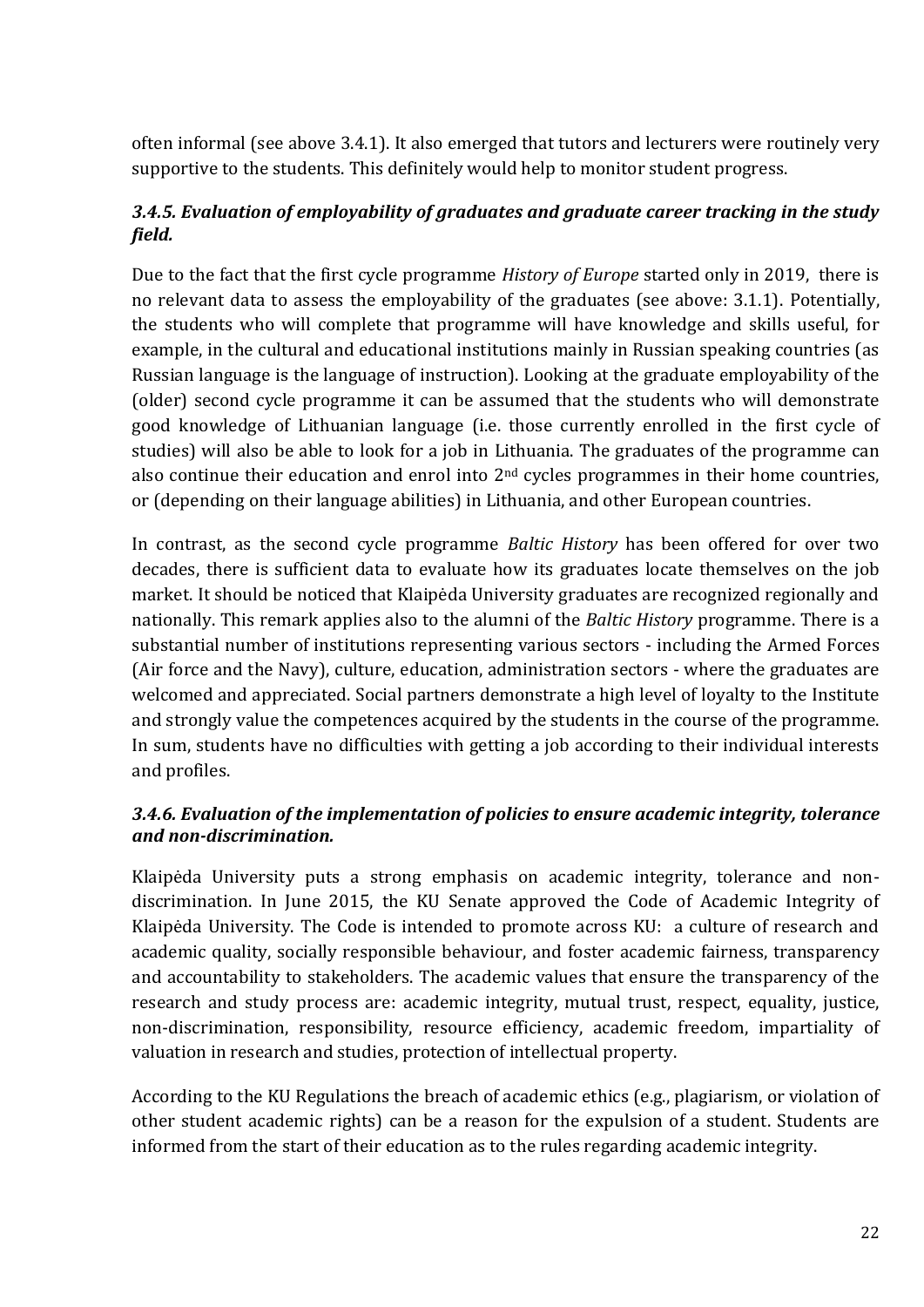KU has a special software to analyse students' submission in order to avoid plagiarism. The *History of Europe* and the *Baltic History* programmes both have a relatively small number of students; their academic integrity can be monitored continuously, on individual basis, and it is much easier to react immediately whenever it might have been required.

## *3.4.7. Evaluation of the effectiveness of the application of procedures for the submission and examination of appeals and complaints regarding the study process within the field studies.*

The procedures for student appeals and complaints are determined by the University's regulations (SER p. 26). The students are also informed as to their rights to take an action if they are not satisfied with various aspects of their study process. It can be assumed that the students, if need be, would be able to make use of their rights. However, according to the SER and the interviews, in the last three years there were no appeals nor complaints. In effect, the expert panel cannot judge how effectively the appeals system works if it has not yet been used..

## *Recommendations*

The recommendations given in this part complement those made in sections 3.1. and 3.3.:

- 1. It is strongly recommended that the University adopts a much broader contextual definition of 'special needs' (to go beyond visible physical impairments and mobility challenges) and adjusts teaching practices accordingly. It is highly recommended that this issue is addressed at the central, university level and that adequate training and assistance are offered to teaching staff.
- 2. The expert panel recommends that, first, the Institute coordinates methods of assessing students' progress; second, that it monitors the effectiveness of feedback given to students (e.g., on assessment; in class) and whether it allows students to make substantial learning progress towards achieving the programme goals.
- 3. It is recommended that the Institute seeks alternative ways of evaluating students' progress and achievements (e.g., individual or group projects, portfolio etc.), especially those related to skills acquisition.
- 4. The Institute should prepare and put in place a plan of thorough monitoring of students' performance in the *History of Europe* programme, through the entire cycle and after the completion of the BA degree.
- 5. The Institute should analyse and address the issue of social inclusion, especially access to education for students from marginalized and under-represented groups. To this end, the Institute should design a long-term strategy for widening participation and ensuring equitable graduate outcomes for all students.
- 6. The expert panel recommends that the Institute puts more emphasis on ensuring that all students are familiar with the procedures related to appeals and complaints (e.g., by including a session on the appeals process in all of the required courses, or by other means appropriate to the wider university context).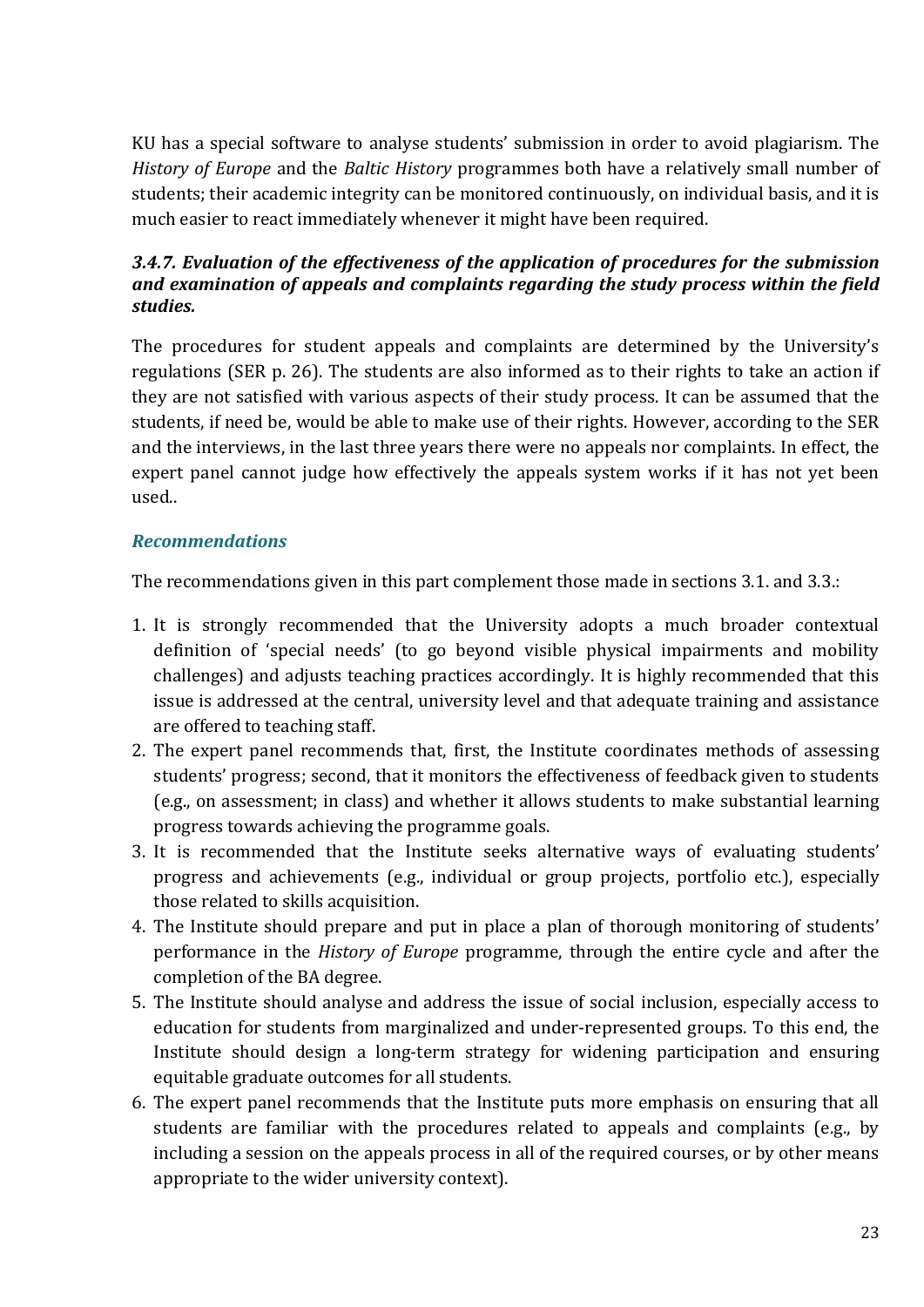#### **3.5. TEACHING STAFF**

#### <span id="page-24-0"></span>*Study field teaching shall be evaluated in accordance with the following indicators:*

#### *3.5.1. Evaluation of the adequacy of the number, qualification and competence (scientific, didactic, professional) of teaching staff within a field study programme(s) at the HEI in order to achieve the learning outcomes.*

The levels of staffing, both in terms of numbers and academic quality, are suitable for the delivery of both the first (*History of Europe*) and second cycle (*Baltic History*) programmes. Staff are, as stated above (3.2. 1 and 3.2.2), highly respected in their fields of historical enquiry. The list of their principal achievements (SER, p. 28–38) from the period of the last 5 years looks very impressive. The students appreciate the opportunity to be taught by leading experts in the field of history. However, the SER does not provide sufficient data related to the teaching skills and pedagogic competences. The panel had a strong impression that the emphasis is laid on research on publications, and teaching is undervalued.

The teaching staff demonstrate a diversified profile in terms of age, teaching, and research experience, from distinguished professors to junior lecturers. The entire group might benefit from that fact, providing mutual exchange of expertise, as well as competences. However, the expert panel gained the impression that the tutors do not work as a cohesive unit, especially in terms of their teaching methods and assessment. It would be highly valuable to coordinate the efforts (see above 3.1.4), mapping respective tactics and practices as well as identifying and addressing any inconsistencies of areas for potential improvement. Finally, as mentioned in the paragraph 3.2.1, it would be beneficial if this coordination of teaching practices was accompanied by a consistent effort to broaden the research expertise of the staff teaching on the *History of Europe* programme, specifically, so that its thematic coverage could go beyond the well-established focus on the Baltic region.

### *3.5.2. Evaluation of conditions for ensuring teaching staff' academic mobility.*

The mobility of the teaching staff is set out in the Regulations for Improving the Qualification of KU Lecturers and Researchers, which have been approved by the University's Senate. The members of the BRIAI regularly travel abroad as part of their research projects, visiting foreign archives, libraries and conferences. Some of them take advantage of the Erasmus+ exchange programme. SER (p. 35) lists also several international scholars (mainly from Germany) who visited KU and delivered lectures to the BRIAI's students.

#### *3.5.3. Evaluation of the conditions to improve the competences of the teaching staff.*

As the SER states (p. 35), the University provides a procedure of regular (every five years) evaluation of research and pedagogical staff. The meeting with the authors of the SER and the lecturers confirmed, however, that the focus and emphasis is put on research activities, while pedagogical aspects are less important.

According to the students present at the online meeting with the expert panel, the teaching staff assigned to the programmes *History of Europe* and *Baltic History* consist of dedicated,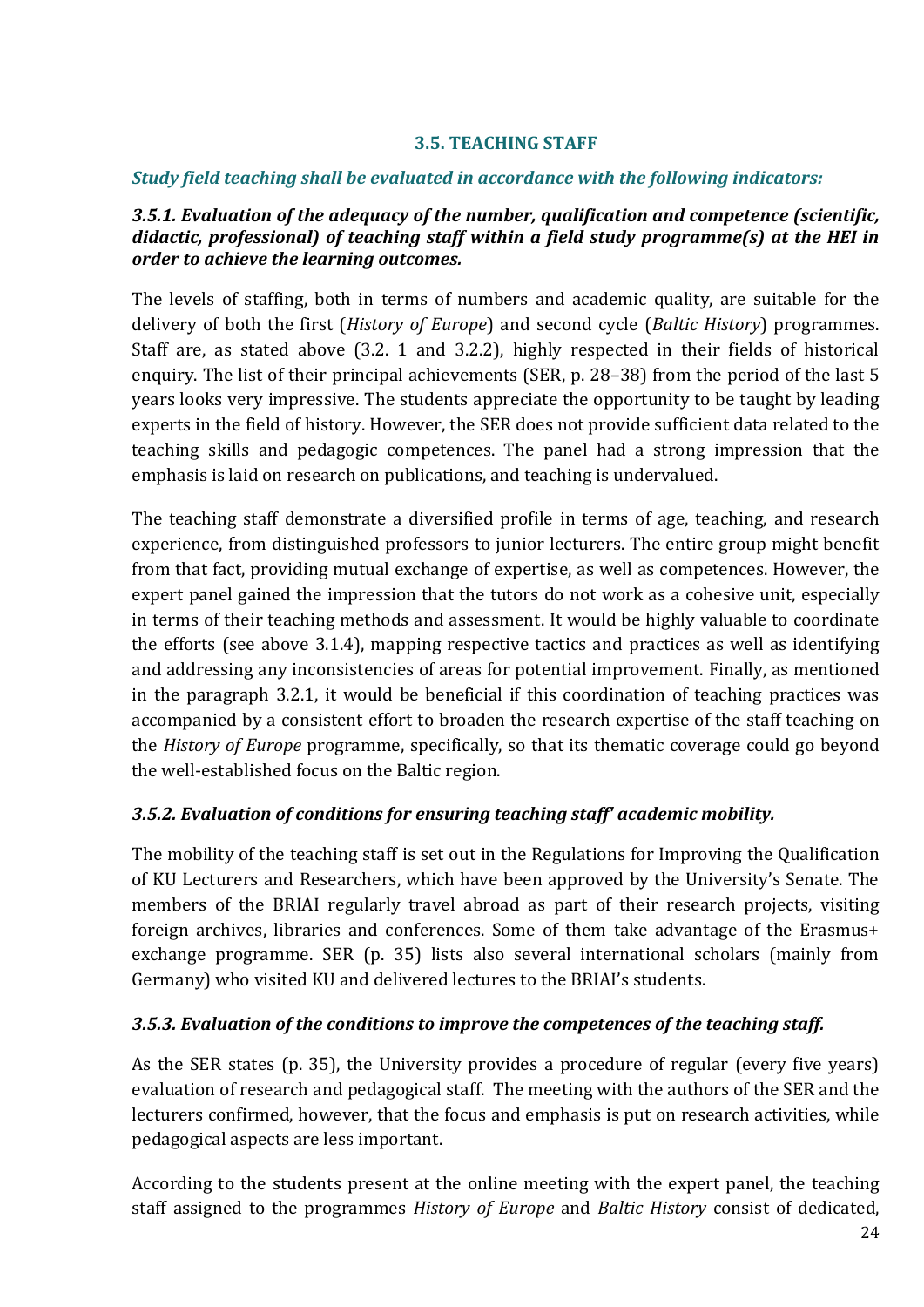student-oriented academics. However, the expert panel gained an impression that they lack systematic pedagogical training which could help them expand their professional competences, awareness towards students with additional learning/support needs (in a very broad meaning of that term), and make the programmes more attractive and accessible to a wider range of students.

When the pandemic broke out and the University had to transfer its teaching into the digital environment, the teachers were offered practical courses and IT training to help them with that transition. That was centrally organized and welcomed by the lecturers.

During the online visit, the expert panel gained the impression that academic staff wanted more training on virtual learning environments, e.g., how to use more engaging methods of teaching.

#### *Recommendations:*

- 1. It is recommended that the Institute creates a long-term plan for designing tailored assistance to the teachers, helping them to better understand, e.g., the need for more varied assessment, alternative methods of developing students' social and transferable skills.
- 2. The Institute should launch a coordinated programme to enhance digital teaching skills, and absorb digital humanities methods into practice. When appointing new staff in the future, the Institute should consider candidates with expertise in the digital humanities.
- 3. The expert panel recommends that the Institute establishes a special set of incentives, for example a special, annual award, for the best, innovative teachers.
- 4. Overall, the mobility of teaching staff should be increased and targeted towards the development of their pedagogical experience. As the University is a member of international consortium EU–CONEXUS, the expert panel strongly encourages the university to take advantage of that network in this regard.

#### **3.6. LEARNING FACILITIES AND RESOURCES**

#### <span id="page-25-0"></span>*Study field learning facilities and resources should be evaluated according to the following criteria:*

#### *3.6.1. Evaluation of the suitability and adequacy of the physical, informational and financial resources of the field studies to ensure an effective learning process.*

According to the SER (p. 36-37), the University pays great attention to the constant update and upgrade of the study infrastructure, acquisition of advanced information technologies and academic literature. The University also benefited from the fact that in 2010 the Government of Lithuania launched the Maritime Valley project which included a substantial money grant for the development of the University's infrastructure. Based on the data delivered in SER, 5% of the total budget was allocated to the infrastructural needs of the humanities and social sciences. This helped to modernize the locations where the students work. As a result, all premises are now well-equipped with access to the Internet.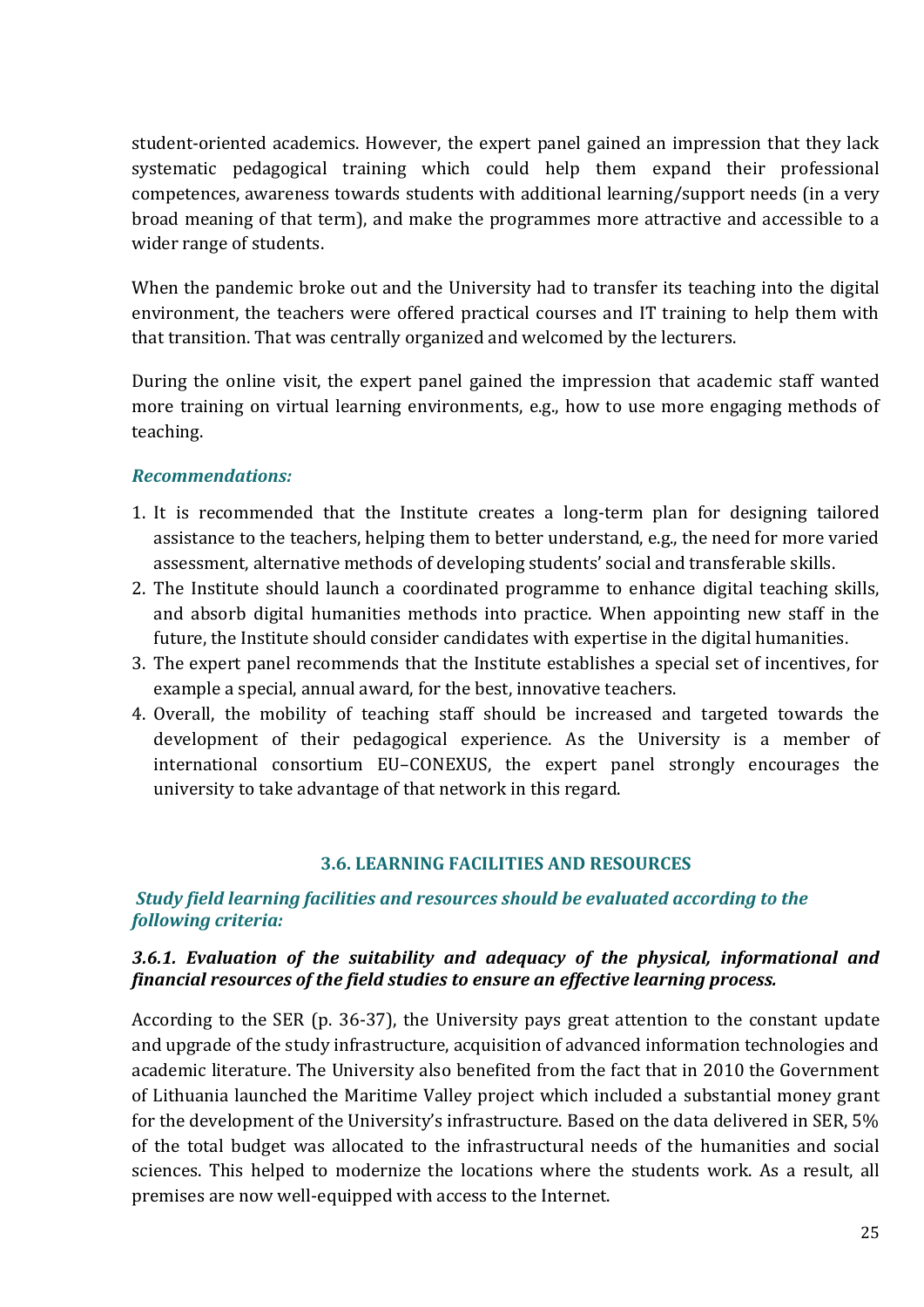The students of both programmes, *History of Europe* and *Baltic History*, are offered both traditional and electronic resources. The panel recognised that the University has a good repository, and students do have access to a long list of databases. What should be emphasised is that the Institute has its own book and database collection with thematic literature (about 30 000 publications, in English, German and Russian), so the students have all of the materials needed for the courses close at hand. The BRIAI's library is still developing resources required to meet the needs and expectations of the 1st cycle programme *(History of Europe*).

The students also have various educational IT facilities at their disposal, along with the IT helpdesk. Students interviewed during the online visit expressed their satisfaction with the resources provided by the Institute and the learning environment. Overall, the expert panel has a positive opinion on the suitability and adequacy of the resources of the field to ensure an effective learning process. As the *History of Europe* is a relatively new programme, it is expected that the library resources increase with the growth and development of the programme in consecutive years.

### *3.6.2. Evaluation of the planning and upgrading of resources needed to carry out the field studies.*

As the SER makes clear, the Institute makes a considerable effort to upgrade the resources needed to carry out teaching and research in the respective fields of study. The teaching material, facilities and learning environment are monitored frequently in order to be able to react as quickly as possible to the needs which can appear in the course of study. The department has a plan (SER, p. 39) to do this more systematically and on a regular basis. IT resources and equipment are serviced on a daily basis, to facilitate the flow of information within the University community, and to secure the stability of the teaching and learning processes. The KU Library cooperates with its peer institutions in various countries, developing the interlibrary loan system and networks for the exchange of scholarly publications. The teaching staff can shape and update the library collection by recommending specific books or databases to be acquired. It can be assumed that in the near future learning resources might be enhanced even more thanks to the international cooperation within the EU-CONEXUS alliance. In sum, the expert panel has no objections to the planning and upgrading of resources presented in the SER and during the online visit.

#### *Recommendations:*

1. It is very important to ensure that the required research and learning resources are available to the *History of Europe* students (in relation to library and IT resources; incl. databases, journal access to foreign language periodicals).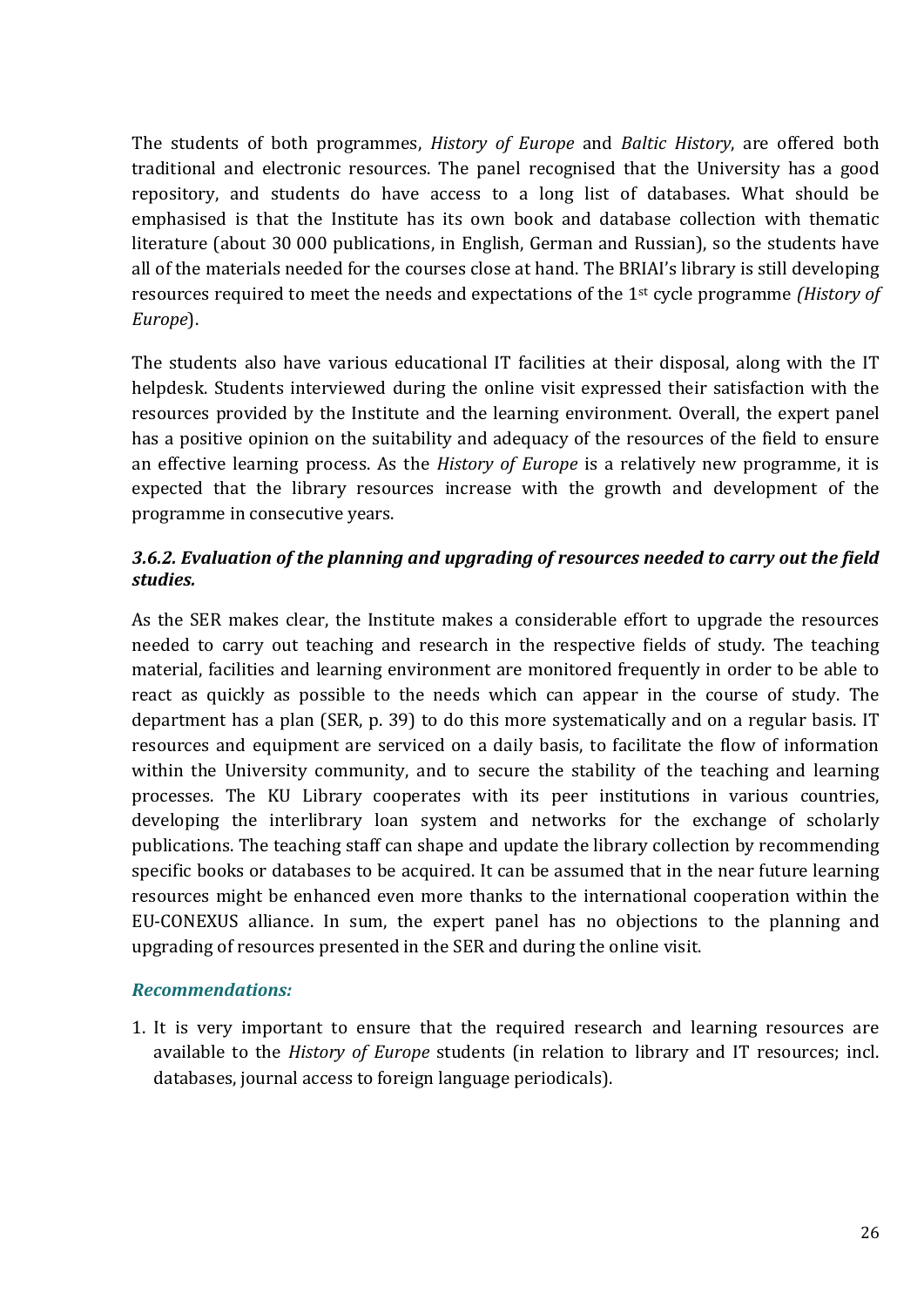#### **3.7. STUDY QUALITY MANAGEMENT AND PUBLICITY**

#### <span id="page-27-0"></span>*Study quality management and publicity shall be evaluated according to the following indicators:*

#### *3.7.1. Evaluation of the effectiveness of the internal quality assurance system of the studies.*

The department considers its management system as "clear and transparent" (SER, p. 44). According to the SER (p. 39-41), KU has a specific project to implement QA and it also has the ISO 9001:2015 certification. There are some processes and procedures related to QA implemented by individuals, groups, departmental and faculty committees. The responsibilities for programme management are clearly defined, according to the national and international procedures of QA. The internal assessment undergoes an annual review process conducted by the Study Fields Committee and the BRIAI Governing Body. Both include the participation of students' representatives and also social partners' representatives.

During online meetings with the expert panel, students and teaching staff expressed their satisfaction as to the effectiveness of the system. However, the expert panel has no sufficient data to provide a conclusive evaluation related to the 1st cycle programme *History of Europe*, as it has been started just recently (2019).

#### *3.7.2. Evaluation of the effectiveness of the involvement of stakeholders (students and other stakeholders) in internal quality assurance.*

According to the SER (p. 41-42), at the end of each semester KU conducts a survey with the specific aim to give to students the possibility to give their feedback about the study programme (p. 24). There is also a survey for the graduates with the aim of knowing their opinions about the whole degree. Employers and practitioners are regularly invited to the meetings with the aim of harmonizing and ensuring the real-life relevance of the quantitative and qualitative evaluation methods used in the course of the study programme. There are also some meetings with the KU students' representatives to consider their opinions, observations and suggestions.

As regarding the involvement of students, they all underlined the family atmosphere in both programmes. This is a great help to them if they need to solve their problems. This further supports the sense of community not only during the study but also afterwards, for example alumni.

During the online visit, the stakeholders have emphasized their participation in the review process of the programme *Baltic History.* The emergence of the military module was to some extent the result of discussions between the department and external stakeholders (Lithuanian Armed Forces).

Still, the expert panel does not have sufficient data related to the 1st cycle programme *(History of Europe)* how those procedures work in practice and how effective they are.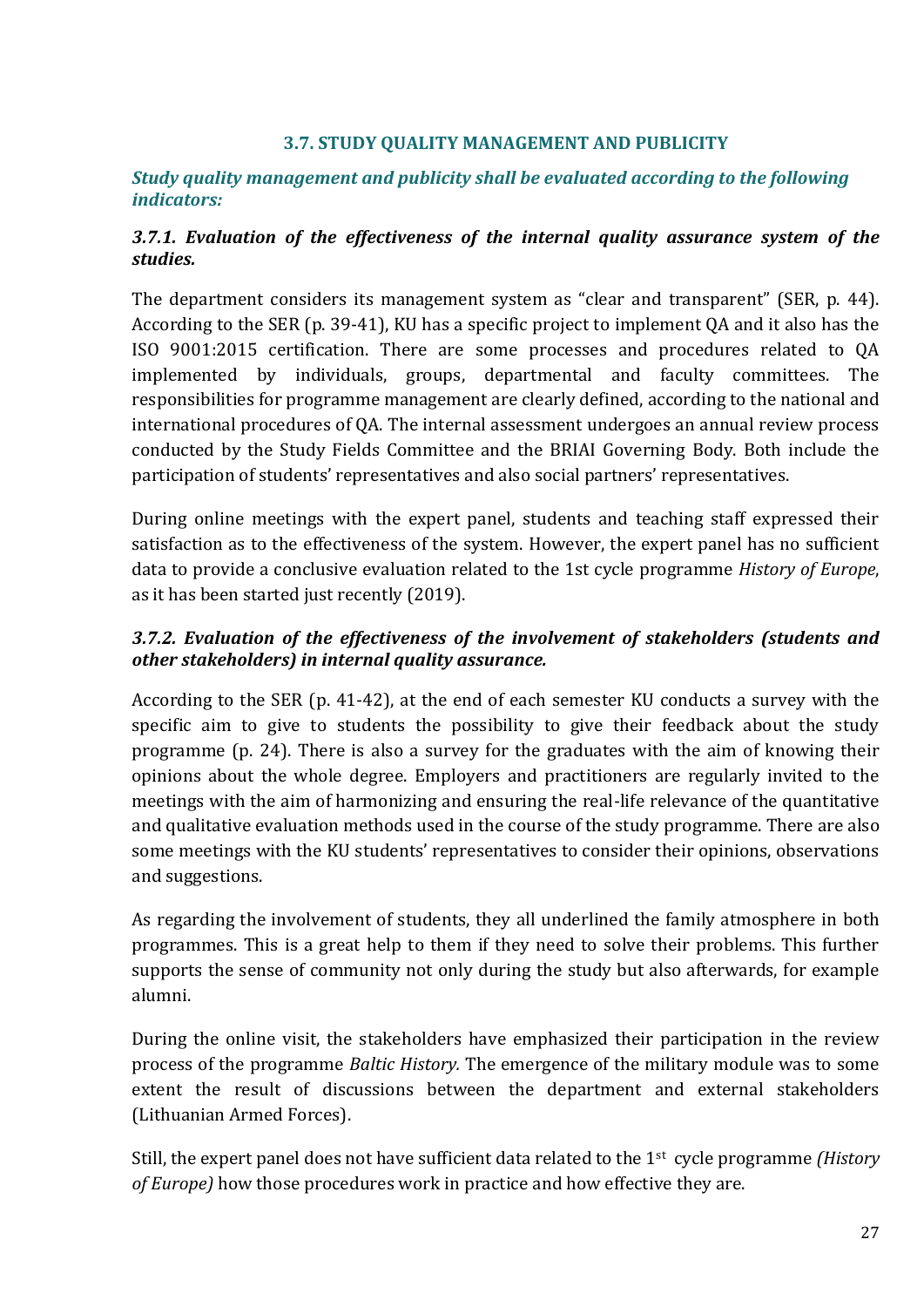#### *3.7.3. Evaluation of the collection, use and publication of information on studies, their evaluation and improvement processes and outcomes.*

According to the SER (p. 42-43), the information provided by surveys are summarized in KU annual report; it is available on KU website. The SER provides an example of the students' survey use: the update of the study programme *Baltic History*. As the programme *History of Europe* started in 2019, "no specific suggestions from students on how to improve it have been received so far" (SER, p. 43).

## *3.7.4. Evaluation of the opinion of the field students (collected in the ways and by the means chosen by the Centre or the HEI) about the quality of the studies at the HEI.*

According to the SER, all the collected information is analysed and evaluated at the meetings of the Institute administration, the Committee of Study Fields in Archaeology and History, and the Institute Governing Body. Expert panel also had the chance to familiarize with the results of the student feedback survey conducted after one of the courses of the second cycle programme Baltic History. Looking at the scale of the grades given, students' opinion seems to be rather positive. However, all open questions were given no answers. As the number of students in both first and second cycle study programmes is not high, teaching staff could encourage them to share their views more openly.

## *Recommendations:*

- 1. The Institute should provide better, easily accessible information on the internal quality assurance system and actions taken by the department to meet University-wide regulations.
- 2. The Institute should design a long-term plan of actions to strengthen the relationship with KU graduates.
- 3. It is strongly recommended that the Institute monitors the effectiveness of the *History of Europe* curriculum in relation to the expectations of stakeholders, (especially students and the wider university community), since the programme has been launched only in 2019 and is only beginning to develop a rigorous quality assurance process. In order to achieve this end, it is recommended that the Institute designs a set of evaluation tools, tailored to the specific nature of the programme.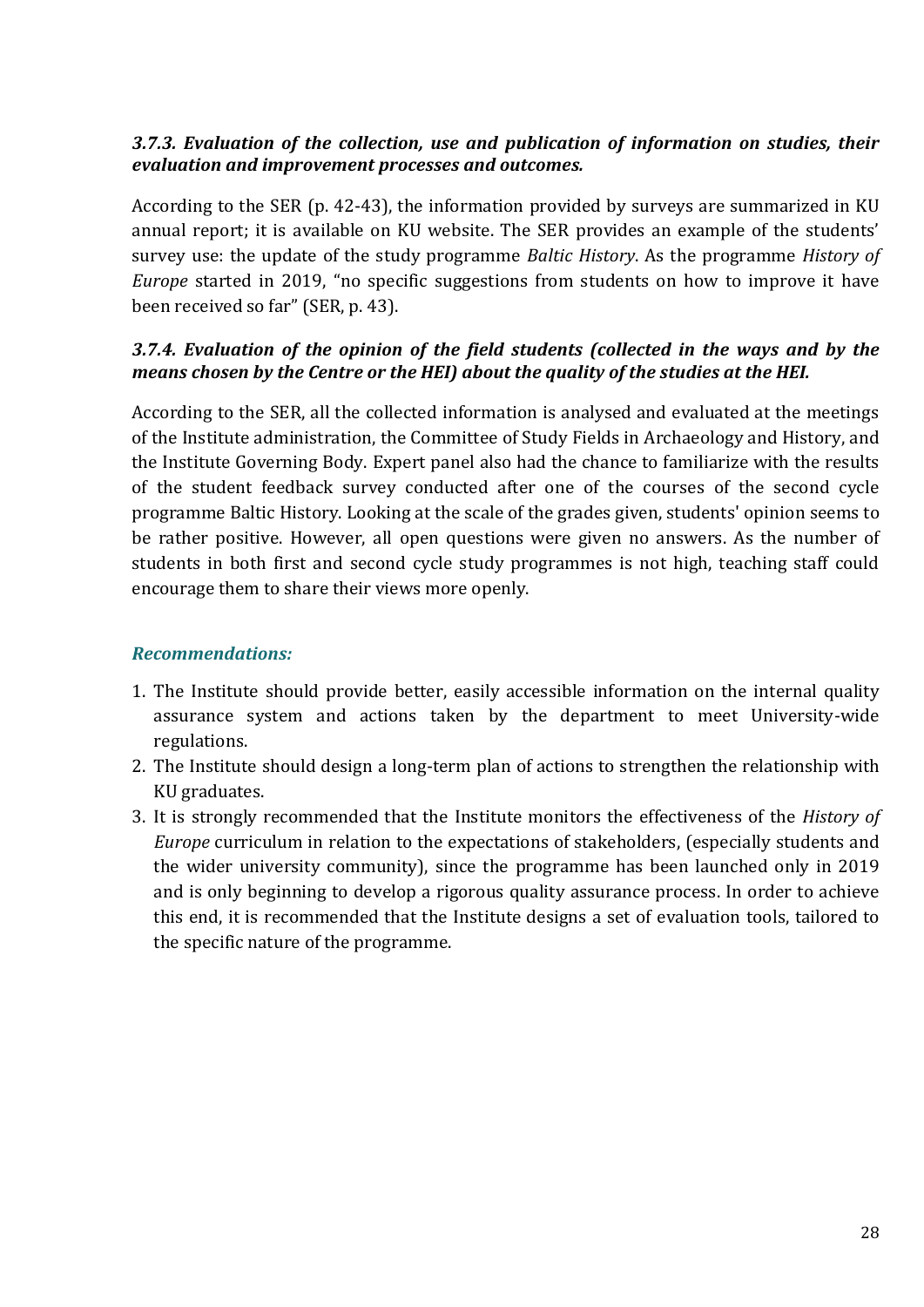# **IV. RECOMMENDATIONS**

## <span id="page-29-0"></span>**1. Staff teaching training**

Across the first and second cycle programmes (*History of Europe* and *Baltic History*), academic staff, at all levels of seniority and experience, should increase their engagement in continuing professional development; in particular, in relation to pedagogic training which remains somewhat undervalued at the University. This can have negative effects on the teaching provision in the programmes, students' engagement, and teaching satisfaction levels. In order to redress this, the University should promote the efforts of all teaching staff, support them in their ongoing and comprehensive development (throughout their career path), and formally recognize innovative teaching practices.

[*please see more detailed recommendations in parts 3.5. (1); 3.5. (2); 3.5. (3)*]

## **2. Assessments**

The department should create strategies for increasing variety in the forms of assessments carried out by teachers during the course of their programmes. The objectives for this should include a general move away from exam-dominated assessment and shift to formative assessment. This will assure that students are informed about their progression as well as allow the Institute to implement assessment methods that can more accurately assess students with special needs (e.g., those with a wide range of different learning styles).

[*please see more detailed recommendations in parts 3.1. (1); 3.4. (1); 3.4. (2); 3.4. (3); 3.5. (1)*]

## **3. Curriculum**

A) The department should implement the suggestions as to the development of the programmes, among others, through the inclusion of new components – e.g., BA/MA thesis seminar - which will offer students formal support and guidance during the process of researching and writing their final theses.

B) The department should secure consistency between the expected outcomes of given modules and teaching hours devoted to specific subject areas.

[*please see more detailed recommendations in parts 3.1. (2); 3.1. (3); 3.1. (4); 3.1. (5); 3.1. (6); 3.1. (7); 3.2. (2); 3.6. (1)*]

## **4. Student and staff mobility**

The Institute and the University should rethink and redesign strategies for improving student and staff mobility, by envisaging a new approach to that issue, taking benefits from being a member of European consortium as well as the development of digital technologies.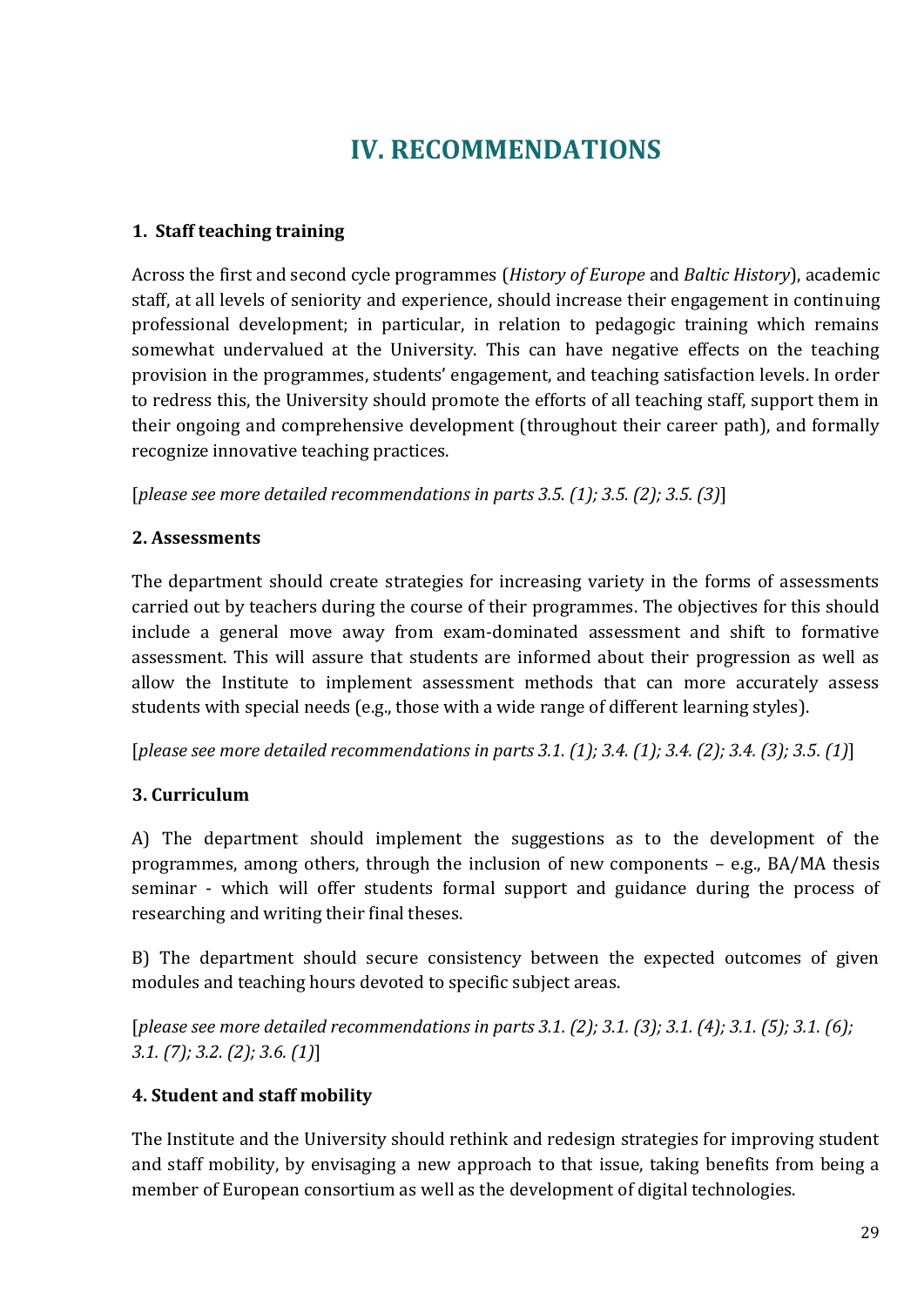[*please see more detailed recommendations in parts 3.3. (2); 3.5. (4)*]

## **5. Department organization: leadership, coherence, policy**

The Institute should encourage all its members to coordinate their teaching efforts and practices (e.g., forms of assessment) in order to gain a comprehensive view on the range and effectiveness of approaches to the teaching, learning and assessment across the programmes.

[*please see more detailed recommendations in parts 3.2. (1); 3.5. (1)*]

## **6. Quality assurance and monitoring**

A) The University should design a more effective strategy in terms of enhancing the visibility and knowledge of the internal quality assurance systems as well as the other regulations related to the studies at place at the University.

B) The University should take concrete actions, across all institutional levels, in order to promote quality of teaching, as well as examples of good practices.

C) Both the University and the Institute should monitor very thoroughly the newly established programme *History of Europe*, in particular the effectiveness of its curriculum, the fulfilment of the intended learning outcomes, and graduate destinations upon the completion of the programme.

D) Both the University and the Institute should work together to design a comprehensive and long-term strategy for attracting international candidates to apply.

[*please see more detailed recommendations in parts 3.3. (1); 3.3. (3); 3.4. (4); 3.4. (6); 3.7. (1); 3.7. (3)*]

## **7. Student support**

Both the University and the Institute should work together, in accordance with their respective areas of responsibility, to ensure a holistic, student-centred support services at all stages of the programme. This includes designing a widening participation strategy, broadening the definition of additional learning needs as well as supporting and maintaining relationships with KU graduates in order to ensure best programme outcomes for all students.

[*please see more detailed recommendations in parts 3.3. (4); 3.4. (5); 3.7. (2)*]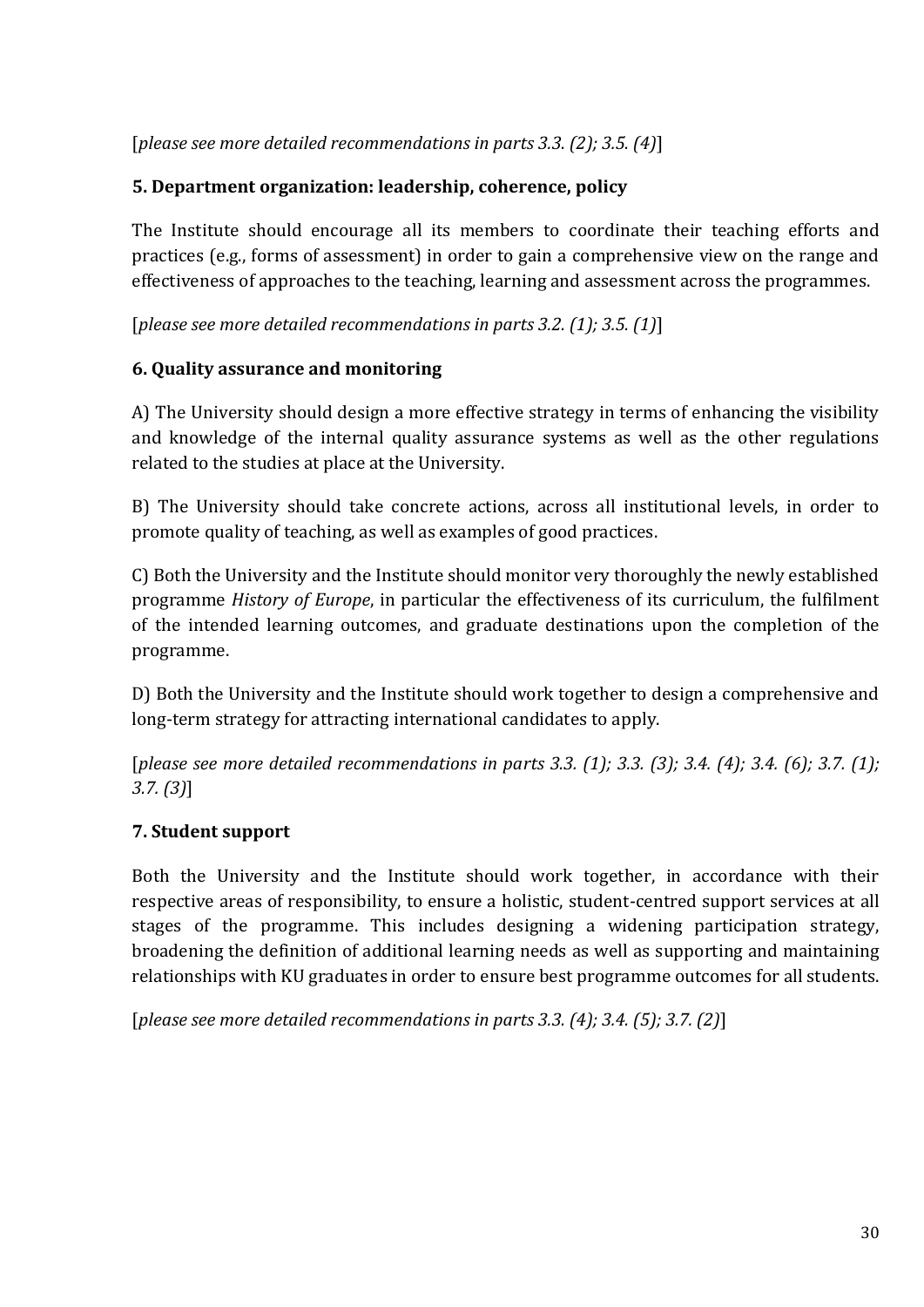## **V. SUMMARY**

Main positive and negative quality aspects of each study field evaluation area at Klaipėda University.

The Institute of Baltic Region History and Archaeology consists of a number of research active practitioners, recognised, and respected scholars, who publish widely and make a distinct contribution in their respective fields of historical inquiry, and Baltic studies in particular. This research is incorporated into the teaching programmes, for example in regards to the students' research projects (especially for 2<sup>nd</sup> cycle students). In effect, the Institute provides research-informed and research-led teaching (esp. in the second cycle programme *Baltic History*). The students interviewed during the experts' online visit expressed their positive opinion about the content of the programmes taught at the Institute and highlighted the friendly atmosphere and good relationships between students and teaching staff. As the number of students is relatively small, the students have easy access to the professors and can be monitored regularly as to their progress.

In addition, the Institute has very good relations with social partners, external stakeholders, current and prospective employers, who are very satisfied with the graduate attributes and competencies. The alumni of the *Baltic History* programme are usually very successful on the job market and enter into a range of highly skilled careers. It is hoped that the graduates of the *History of Europe* programme (first graduates will enter the job market in 2022) will also successfully manoeuvre their professional development, whether continuing the education within 2<sup>nd</sup> cycle programmes or being hired as employees. However, at this stage, the expert panel cannot verify that hypothesis.

The Institute has a coherent set of quality management procedures, but it should make greater effort in order to promote the quality of teaching and create a system of incentives encouraging teaching staff to master their competences. The Institute should support teaching staff in their pedagogic development and formally recognise innovative teaching practices. As the expert panel could notice, the methods of assessment used in both field programmes (*History of Europe* and *Baltic History*) are to some extent very traditional and should be enriched by implementing more diversified ways of evaluating students' knowledge and competences, transferable and social skills in particular. Another issue to be considered is the understanding of students' special needs. It is necessary that the University as a whole goes beyond the current limited focus on visible physical impairments and mobility challenges. A special attention should be put on the programme *History of Europe*, as it is a newlyestablished programme. To this end, the programme should be monitored throughout the entire cycle, and systematic survey of student satisfaction should be carried out on a regular basis.